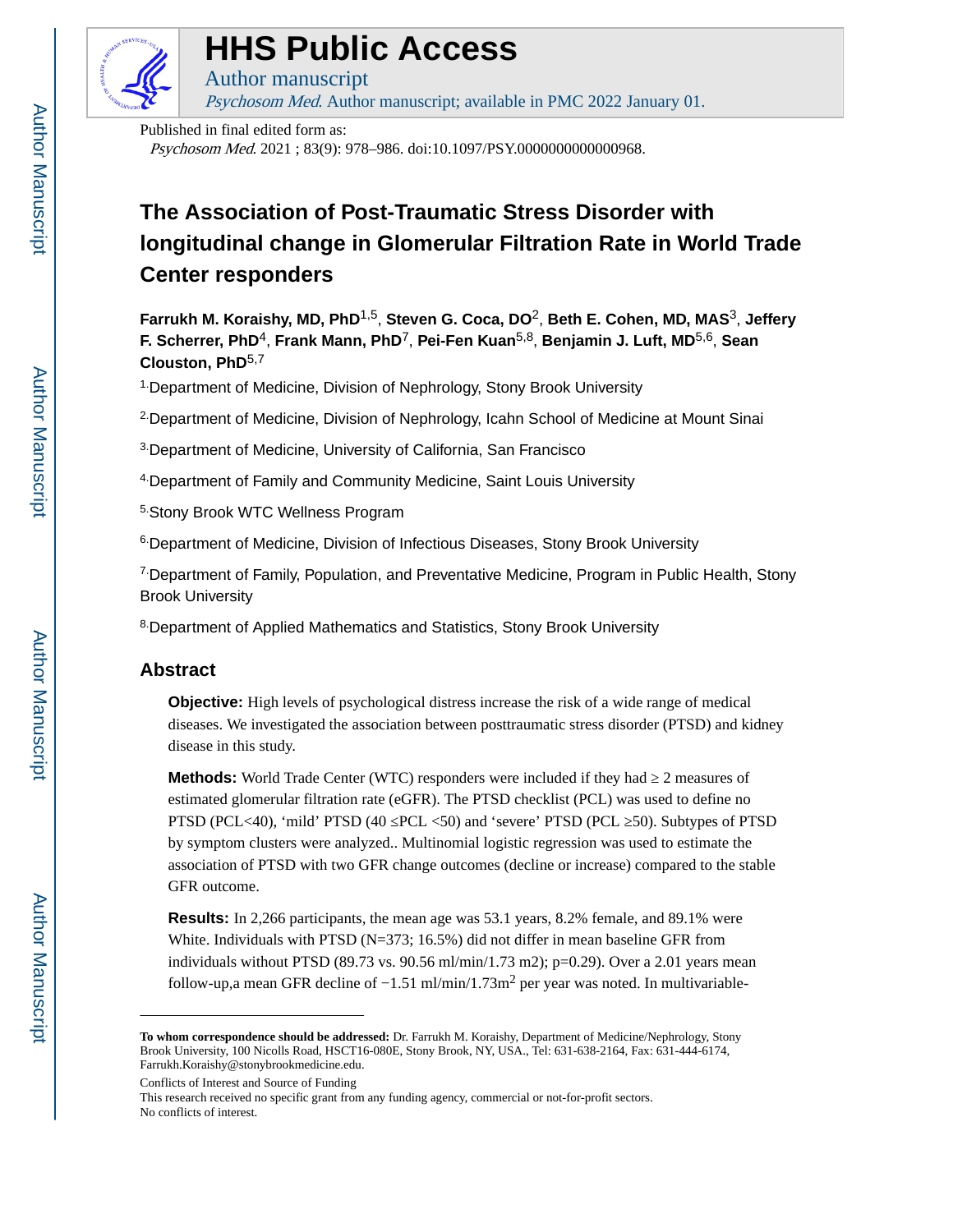adjusted models, PTSD was associated with GFR decline ( $aRR = 1.74$  [1.32-2.30], p<0.001) compared to stable GFR, with 'Hyperarousal' symptoms showing the strongest association aRR  $=2.11$  [1.40-3.19]; p<0.001).. Dose-response effects were evident when comparing mild to severe PTSD and comparing PTSD with versus without depression. PTSD was also associated with GFR rise (aRR =  $1.47$  [1.10-1.97], p<0.009). The association between PTSD and GFR change was stronger in participants <50 years of age.

**Conclusions:** PTSD may be a novel risk factor for exaggerated longitudinal GFR change in young, healthy adults. These findings need to be validated in other cohorts.

## **Keywords**

PTSD; GFR; depression; kidney disease

## **Introduction:**

High levels of psychological distress in humans can lead to abnormal biological processes and behavioral changes that can eventually cause medical disease.[1, 2] Persistent intrusive memories and additional symptoms as a result of a traumatic life event are a major cause of chronic mental stress.[3] The dreadful September 11, 2001 terrorist attacks led to various stress reactions nationally[4]. Between 11 and 13 years after the World Trade Center (WTC) disaster, 9.7% of first responders met DSM-IV criteria for current 7.9% remitted, and 5.9% partial post-traumatic stress disorder (PTSD) [5].

Chronic kidney disease (CKD) is common and associated with significant morbidity, mortality and healthcare costs.[6] Established risk factors, including age, race/ethnicity, diabetes mellitus (DM), hypertension (HTN) and cardiovascular disease (CVD), explain only part of the CKD risk.[7] One promising area for risk factor identification efforts is in the area of mental health disorders[8]. It was recently reported that severity of mental illness is associated with CKD.[8] Evidence suggests that PTSD and depression are associated with socioeconomic and behavioral factors such as poverty, substance abuse, and medical non-adherence that increase the risk of adverse health outcomes, including kidney damage [9]. Depression has been associated with incident CKD, rapid glomerular filtration rate (GFR) decline, and (end-stage kidney disease) ESKD.[10-14] Depression is often seen closely associated with PTSD after traumatic events[15]. PTSD has been associated with increased risk of HTN[16, 17], CVD[18, 19] and DM.[20] However, there are no published data on whether PTSD is a correlate of GFR decline or CKD. It is also not known if the severity of PTSD or the presence of depression in patients with PTSD is also associated with renal outcomes.

GFR decline is the hallmark of progressive CKD. While advanced CKD is well known to be associated with adverse outcomes,[21] recent data associate even mild GFR reductions with increased morbidity and mortality[22, 23]. In healthy populations, where the incidence of CKD is very low, the degree and rate of GFR decline has been proposed as a better outcome measure than clinical diagnoses like 'incident CKD'.[24] Besides GFR decline, an abnormal rise in GFR that is sometimes noted early in pathogenesis of kidney disease (glomerular hyperfiltration), is also associated with CKD[25], CVD[26] and mortality[27].This makes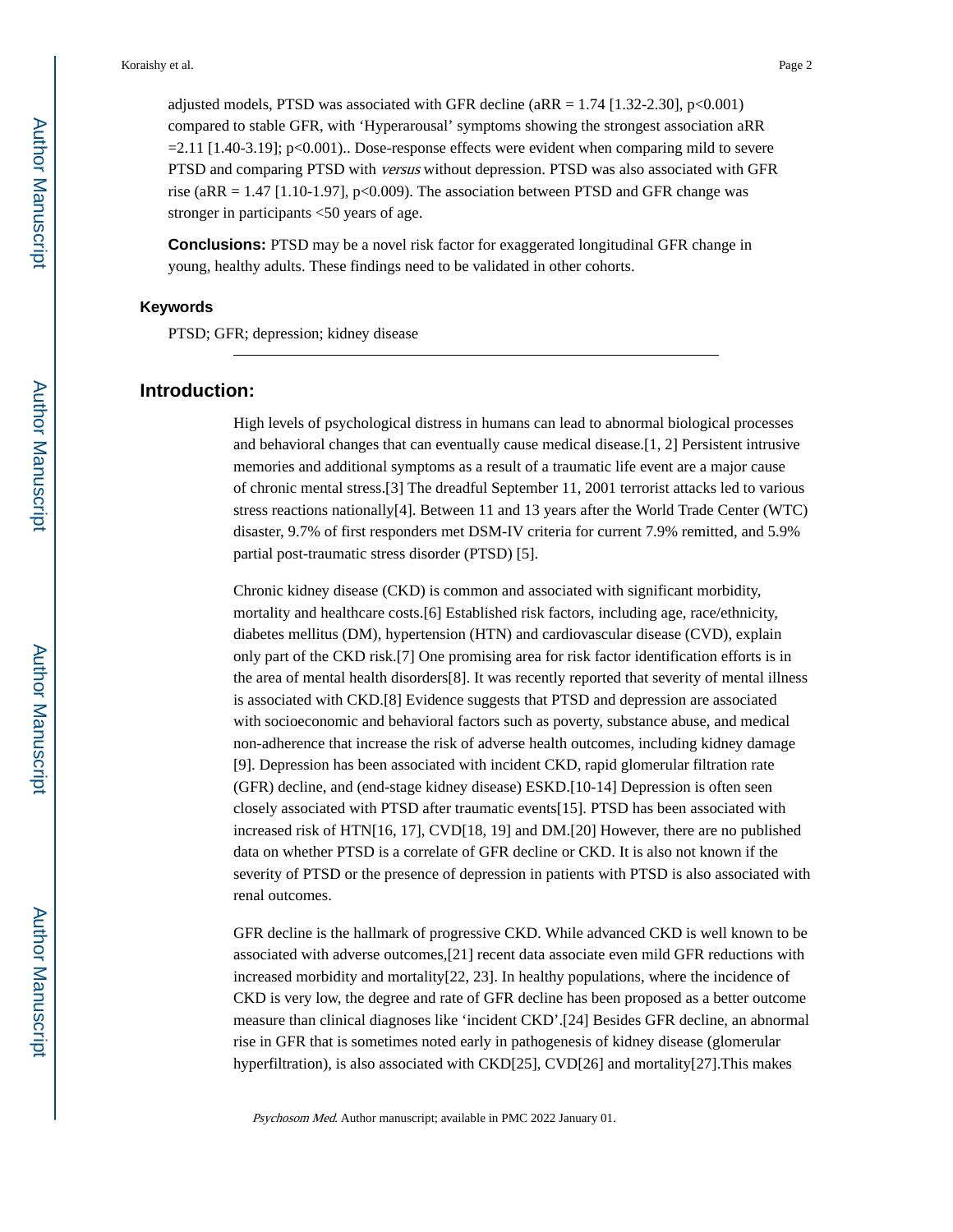the interpretation of change in GFR over time difficult to interpret early in the course of CKD and highlights the need to separate fall and rise of GFR with time. Risk factors associated with GFR decline or rise in the 'normal' GFR range (estimated [e] GFR  $> 60$  $ml/min/1.73m<sup>2</sup>$ ), are not well defined.

In this study, we investigated the association of PTSD with longitudinal change in GFR in the WTC Responder study. The WTC cohort was selected for this study since it has longitudinal data on GFR, PTSD, PTSD severity, PTSD symptom clusters, depression and CKD risk factors collected as part of the study protocol. We tested the hypothesis that PTSD is associated with GFR decline. We also investigated whether severe PTSD is associated with a greater GFR decline compared to mild PTSD. In addition, we examined whether patients with PTSD and comorbid depression would be at a higher risk of GFR decline than those without depression. Finally, we explored the associations of specific PTSD symptom category clusters with GFR decline.

## **Methods:**

#### **Data sources:**

**WTC Cohort:** The World Trade Center (WTC) responder study has been previously described [28]. Briefly, the Stony Brook WTC Health and Wellness Program is an academic health monitoring program set up to prospectively follow the entire population of individuals who responded to the WTC disaster. The subject enrollment and screening for PTSD started immediately after 9/11/2021. WTC responders were eligible for this study if they had the demographic information (age, race, sex) required to calculate eGFR and had at least two measures of serum creatinine to calculate change in GFR. Yearly measurement of serum creatinine started in 2013.

#### **Measured variables:**

**GFR measures:** Serum creatinine was reported from laboratory tests performed for responders during monitoring visits. All labs in the Stony Brook WTC responder study are collected during follow-up visits on site in a routine blood draw procedure. All labs are sent to Sunrise Medical Laboratory[29] for testing. Since the serum creatinine test for subjects in this study was done at the same lab, there is no concern of intra- and/or inter-assay variance of the creatinine assay[30]. eGFR was calculated using the CKD-EPI equation [31]. All individual eGFR measurements for each subject from the first assessment (in 2013) to the final assessment (in 2017) were used to calculate the yearly change in GFR. The mean follow-up time was 2.01 (SD 0.98) years. We reported the mean rate of GFR change (ml/min/1.73m<sup>2</sup> per year) defined as the total change (rise or fall) in eGFR (from baseline to final) divided by the years of follow-up. We divided the mean baseline eGFR into four categories:  $120 \text{ ml/min}/1.73 \text{ m}^2$ ,  $90-119 \text{ ml/min}/1.73 \text{ m}^2$ ,  $60-89 \text{ ml/min}/1.73 \text{ m}^2$  and  $<$ 60 ml/min/1.73m<sup>2</sup>. We also report the final mean eGFR, divided into two categories:  $\frac{60}{2}$ ml/min/1.73m2 (N, %) and < 60 ml/min/1.73m2 (N, %).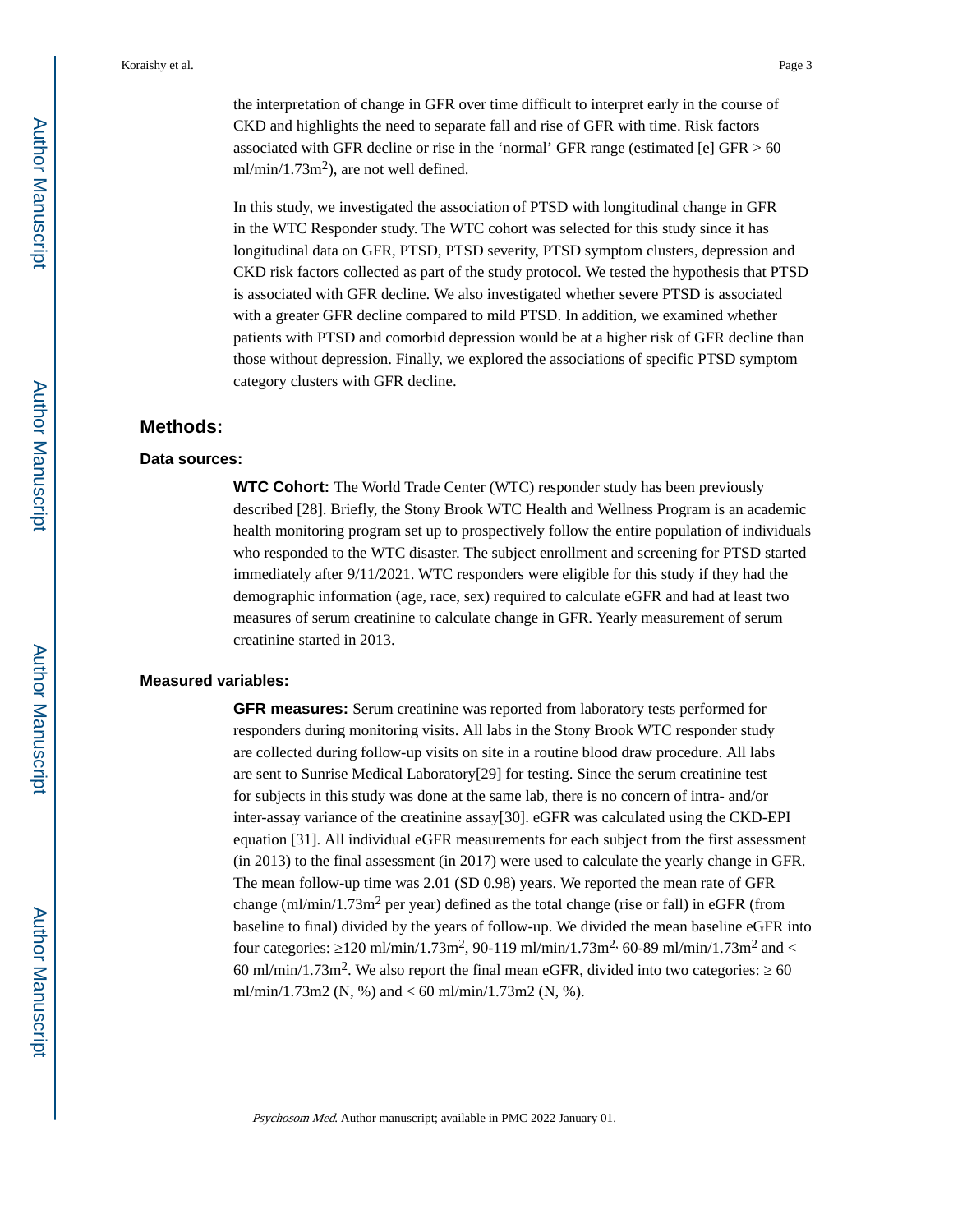## **Outcomes measures (GFR categories):**

Of 2,266 patients in the WTC cohort with ≥ 2 eGFR measures, we noted that a large proportion (>25%) had a rise in GFR over the follow-up period (compared to typical age related yearly GFR decline after age  $> 40$  of around 0.8-1.0 ml/min/1.73 m<sup>2</sup> [32]). Due to concerns of a potentially pathologic increase in GFR (glomerular hyperfiltration), we categorized GFR into three longitudinal categories based on baseline and final GFR: 'Stable', 'Decline' and 'Rise'. We divided the total of 2,266 patients in the WTC cohort into four quartiles with the upper-most quartile categorized as 'GFR Rise' (N=575, mean rate of GFR rise of  $+4.89$  [SD 3.79] ml/min/1.73m<sup>2</sup> per year), the lower-most quartile categorized 'GFR Decline,' (N=568, mean rate of eGFR decline of −8.00 [SD 3.92] ml/min/1.73m<sup>2</sup> per year) and the middle two quartiles categorized 'Stable GFR' (N=1,123, mean rate of eGFR decline of  $-1.50$  [SD 1.45] ml/min/1.73m<sup>2</sup>) used as a reference category for analysis

**PTSD measures:** PTSD symptoms were measured using the PTSD 17-item checklist (PCL) adapted to the WTC exposures[33]. For the PCL, Cronbach's Alpha met conventional standards for high reliability ( $a = 0.96$ ), but some have argued that Cronbach's alpha is not a valid measure of internal consistency[34]. Alternatively, omega hierarchical (0.87) and omega total (0.97) indicate that approximately 3% of the total PCL score variance was due to unsystematic measurement error, 10% was explained by multidimensionality, and 87% was explained by a common depression factor, such that much of the reliable variance in PCL scores (90%) was attributed to a common depression factor. Taken together, these reliability statistics indicate that the PCL exhibited high internal consistency in the current study.

Because PTSD is a heterogeneous disorder, we categorized PTSD in multiple ways. We separated individuals into 'PTSD' (PCL  $\,$  44) versus (vs.) 'no-PTSD' for most analysis. To test the association of severity of PTSD, we further categorized 'PTSD' into 'mild PTSD' (40 PCL  $\langle 50 \rangle$ ) and 'severe PTSD' (PCL  $\langle 50 \rangle$  [35]. We used data on PTSD symptom clusters following the four-factor model of PTSD into 'Re-experiencing', 'Avoidance', 'Emotional numbing', and 'Hyperarousal'[36] where each symptom cluster score was normed so that 0 referenced no symptoms and 1 referenced maximal symptoms possible on the scale.

**Depression:** Depression was defined based on symptoms measured using the 9-item patient health questionnaire (PHQ9 10) [37]. For the PHQ-9, Cronbach's Alpha met conventional standards for high reliability ( $a = 0.96$ ). Omega hierarchical (0.90) and omega total (0.97) indicate that approximately 3% of the total PHQ-9 score variance was due to unsystematic measurement error, 7% was explained by multidimensionality, and 90% was explained by a common depression factor, such that much of the reliable variance in PHQ-9 scores (93%) was attributed to a common depression factor. Taken together, these reliability statistics indicate that the PHQ-9 exhibited high internal consistency in the current study.

**Covariates:** To evaluate the specific association of PTSD with GFR, we included all covariates (at baseline) known to be associated with CKD in the analysis. These included demographic factors including age [38], race [39], ethnicity[40], sex [41], and educational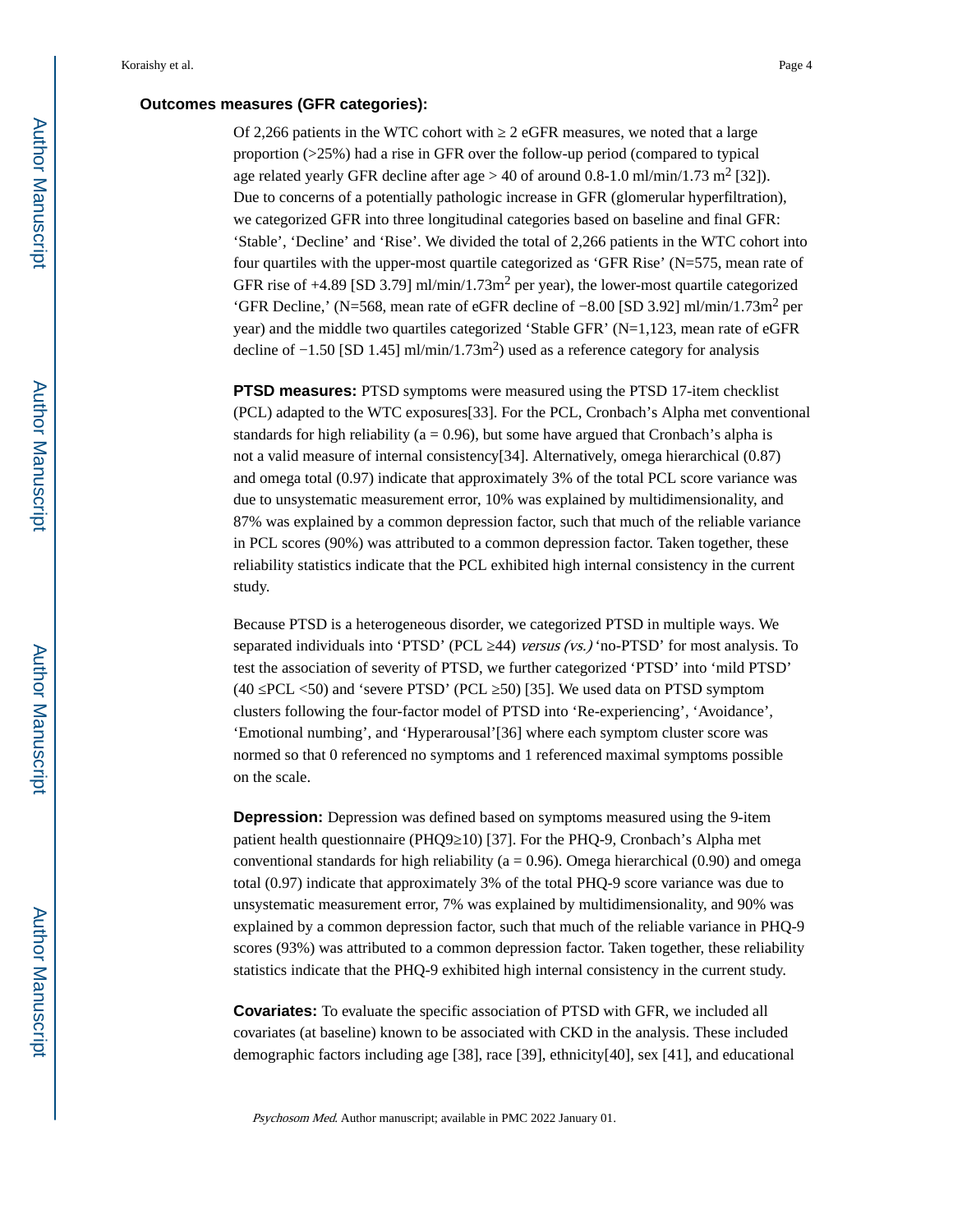level [42]. The co-morbidities included diabetes [43], hypertension [44], obesity (measured via mean body mass index [BMI]) [45], cardiovascular disease [46] and stroke [47]. In addition we also included psychosocial conditions like depression [14], smoking [48] and alcohol abuse [49]. Demographic variables including age, race (Black vs. White), ethnicity (Hispanic vs non-Hispanic), sex (female vs male) and educational attainment (less than high school or having a high school diploma) were self-reported. Comorbidities included mean body mass index (BMI) reported using  $kg/m<sup>2</sup>$  as measured by clinical staff, while self-reports were used to define diabetes, hypertension, heart attack, stroke, and heart failure. Smoking (categorized current, former and never smoker) and alcohol overuse (measured using the alcohol use disorders identification test [AUDIT 10]) were self-reported.

Observations occurred from 1/1/2013-12/31/2017; covariates were indexed at the individual's first eGFR observation occasion.

#### **Statistical Analysis:**

Analyses began by describing the sample as a whole using means and standard deviations (SD) or percentages in each category when appropriate. Unadjusted p-values were derived either from  $\chi^2$ -tests for categorical variables and from non-parametric trend tests for continuous variables. Next, we used multinomial logistic regression to estimate the risk of GFR decline and rise, as compared to stable GFR (the reference category). Multinomial logistic regression was used *in lieu* of ordinal regression because the proportional odds assumption was broken since GFR decline is believed to occur for a biologically different reasons as compared to GFR rise[50]. In these analyses, the reference category is labelled using the standard of 1.00. Multivariable-adjusted relative risks (aRR), 95% confidence intervals, and p-values were reported. All inferential analyses were performed using Stata V16/MP [StataCorp].

#### **Results:**

#### **Baseline characteristics of individuals in the WTC cohort:**

Table 1 shows the baseline characteristics and renal profile of all individuals. Of a total of 2,266 individuals in the WTC cohort had 2 eGFR measures. PTSD diagnostic criteria were met in 373 (16.5%) and depression criteria in 208 (9.2%). The mean age at baseline was 53.1 (SD 8.52) years, while 185 (8.2%) were female sex, 2019 (89.1%) were White and 185 (8.2%) were Hispanic. In total, 2169 (95.7 %) had at least high school level education. 154 individuals (6.8%) in the cohort were current smokers, 633 (27.9%) former smokers, while 1479 (65.3%) were never smokers. Alcohol abuse was reported in 382 (16.9%) individuals. The mean BMI was  $31.21 \text{ kg/m}^2$  (SD 5.46). Hypertension was reported in 674 (29.7%), diabetes in 196 (8.6%), heart attack in 347 (15.3%), stroke in 27 (1.2%), and heart failure in 367 (16.2%).

The mean follow-up time was 2.01 (SD 0.98) years. The baseline eGFR was 90.42 (SD 13.85) ml/min/1.73m<sup>2</sup>, the final eGFR was 87.45 (14.23) ml/min/1.73m<sup>2</sup> and the mean rate of eGFR change over time was −1.51 (SD 5.43) ml/min/1.73m<sup>2</sup> . Among baseline GFR categories, 1262 (55.7%) individuals had a baseline eGFR of  $90, 952$  (42%) eGFR of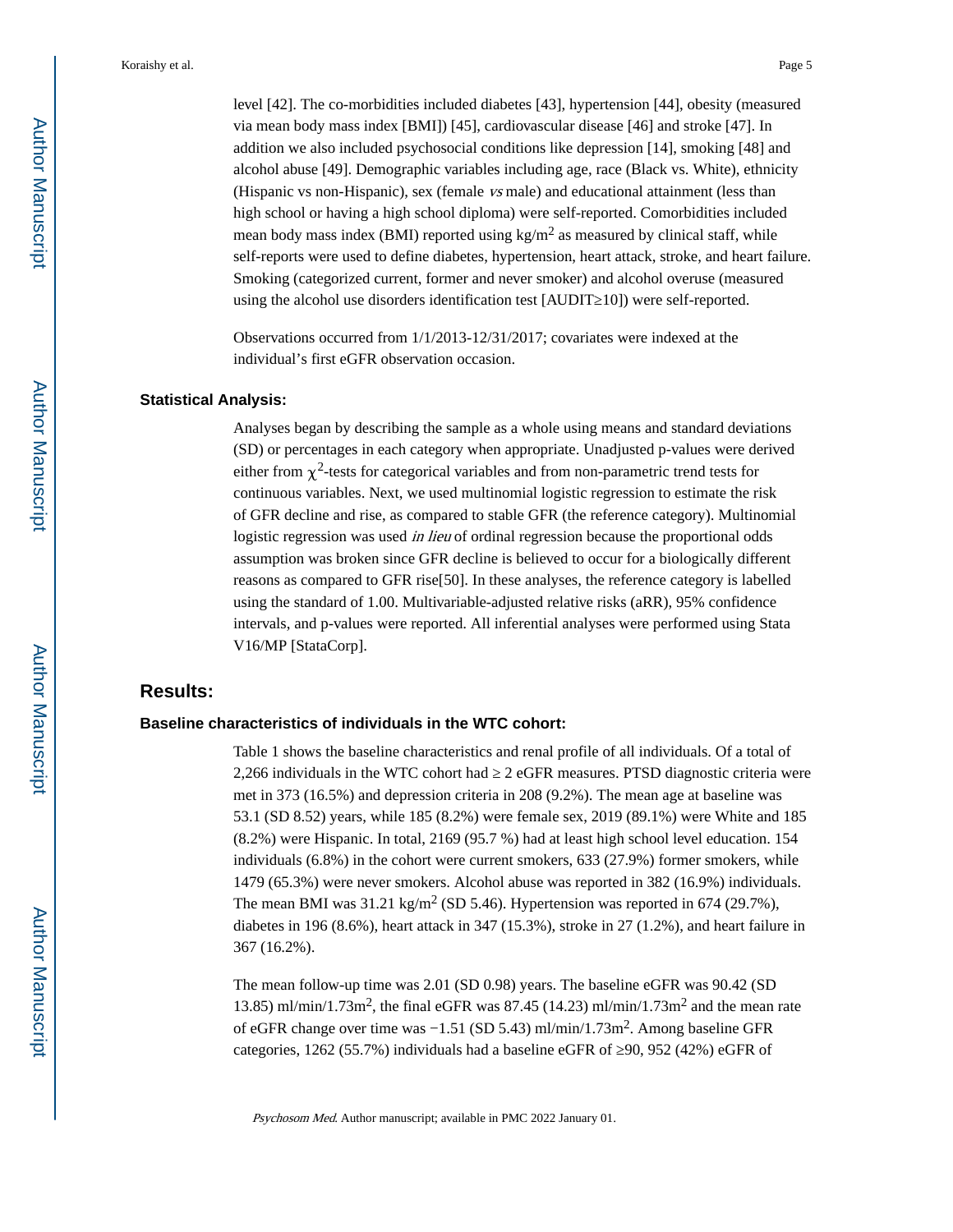60-89 and only 52 (2.3%) had a baseline eGFR of  $<$  60 ml/min/1.73m<sup>2</sup>. A total of 2185 (96.4%) individuals had a final eGFR  $\leq 60$ , while only 81 (3.6%) had a final eGFR  $\leq 60$ ml/min/1.73m<sup>2</sup> (Table 1).

#### **Comparison of individuals with and without PTSD:**

Table 1 also compares the baseline characteristics and renal profile of all individuals with and without PTSD. Those with PTSD were more likely to be older, female, have depression and be smokers and have a history of alcohol abuse compared to those without PSTD. Those with PTSD also had a higher mean BMI and a higher prevalence of co-morbid hypertension, diabetes, heart attack and heart failure compared to individuals without PTSD.

The rate of GFR decline over time was greater  $(-1.80 \, [6.31] \, \text{ml/min}/1.73 \, \text{m}^2$  per year) in those with PTSD compared to those without  $(-1.45 \; [5.24] \; \text{ml/min}/1.73 \; \text{m}^2 \; \text{per year})$  but this difference was not statistically significant. Individuals with PTSD had a higher prevalence of baseline and final eGFR of  $< 60$  ml/min/1.73m<sup>2</sup> (Table 1).

#### **Comparison of GFR categories:**

Table 2 compares the baseline characteristics and renal profile of individuals in the three GFR categories. Those in the 'GFR Rise' category (N=575) had a rate of GFR rise of +4.89 [SD 3.79] ml/min/1.73m<sup>2</sup> per year), while those in the 'GFR Decline' category (N=568) had a rate of eGFR decline of −8.00 [SD 3.92] ml/min/1.73m<sup>2</sup> per year. Those in the 'Stable GFR' category (N=1,123) had a rate of eGFR decline of  $-1.50$  [SD 1.45] ml/min/1.73m<sup>2</sup> per year. Those with GFR decline (compared to stable GFR) were likely to have a history of stroke. Those with a GFR rise overtime were more likely to have younger age and stroke and less likely to have heart attack and heart failure history. Individuals with GFR decline were more likely to have PTSD ( $p= 0.005$ ) and depression ( $p = 0.034$ ), however this association did not reach statistical significance in those with GFR rise.

Individuals with GFR decline had a higher  $(93.42 \text{ ml/min}/1.73 \text{ m}^2)$  while those with GFR rise (84.31 ml/min/1.73m<sup>2</sup>) had a lower baseline mean GFR compared to the stable GFR group (92.04 ml/min/1.73m<sup>2</sup>). Individuals with a GFR decline had a lower (80.72 ml/min/ 1.73m<sup>2</sup> ), while those with a GFR rise had a higher final mean GFR (91.85 ml/min/1.73m<sup>2</sup> ) compared to those with stable GFR  $(88.6 \text{ ml/min}/1.73 \text{ m}^2)$  (Table 2).

#### **Associations of PTSD with change in GFR vs. stable GFR over time:**

Because the biological factors involved in GFR increases may differ from those involved in GFR decreases, we conducted separate analyses for the association of PTSD with increases GFR vs. stable GFR and the association of PTSD with decreases vs. stable GFR (Table 3). PTSD was associated with GFR decline  $(RR = 1.67 [1.27-2.19]$ , p <0.001). After adjusting for demographic features (age, sex, race and ethnicity), the association remained statistically significant (aRR = 1.68 [1.28–2.21],  $p \le 0.001$ ). After subsequent adjustment for comorbid conditions (diabetes, hypertension, stroke, heart attack, chronic heart failure, and BMI) and further adjustment for psychosocial factors (educational attainment, smoking status, and alcohol abuse), the association of PTSD with GFR decline remained statistically significant: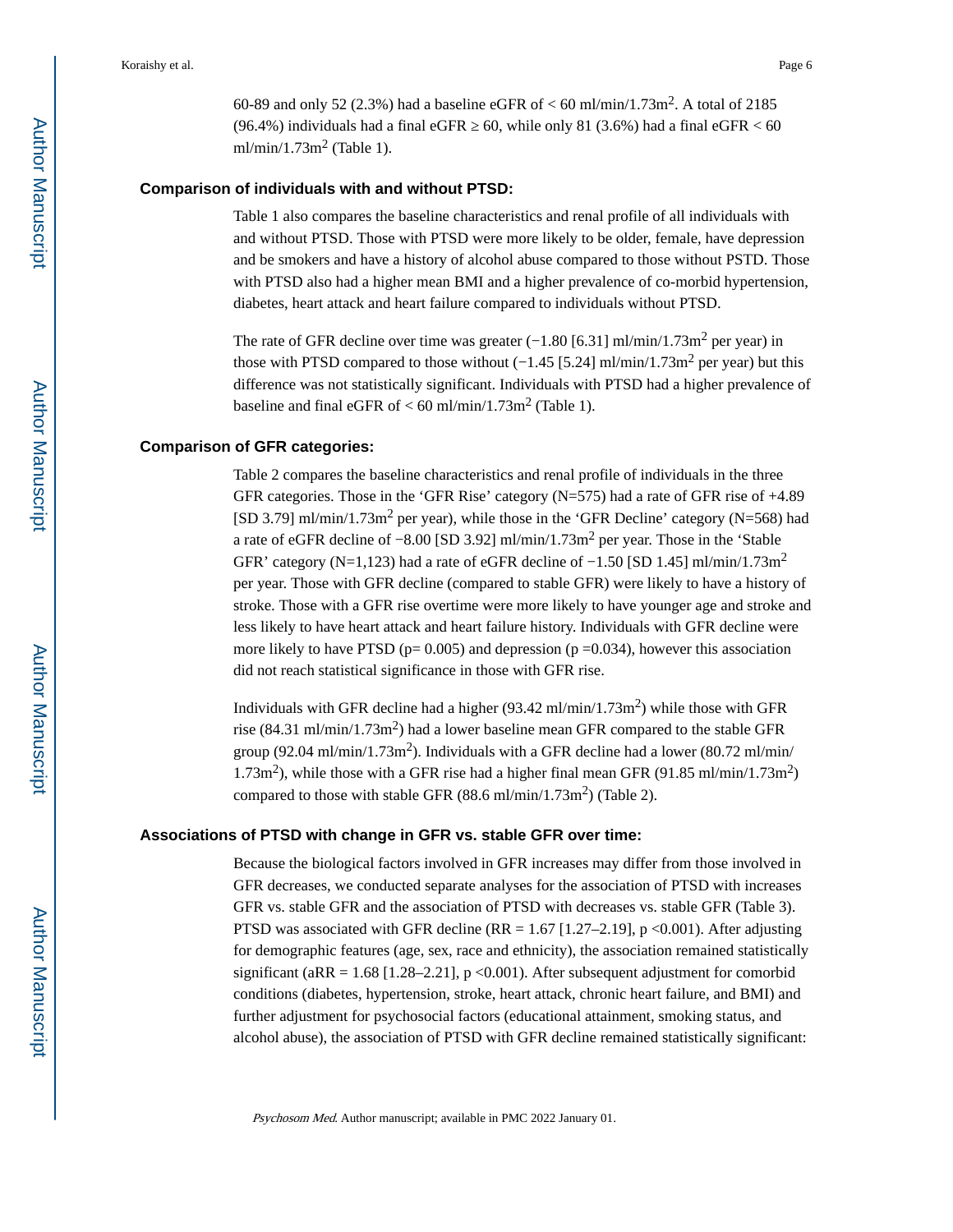$aRR = 1.71$  [1.30-2.26],  $p = 0.001$  and  $aRR = 1.74$  [1.32-2.30], p  $0.001$  respectively (Figure 1, Table 3).

Those with PTSD had a 1.39 times greater risk of GFR rise compared to stable GFR ( $p =$ 0.022) (Table 3). After adjusting for all key features, the association of PTSD with GFR rise remained statistically significant:  $aRR = 1.47$  [1.10-1.97],  $p = 0.009$  (Figure 2, Table 3).

## **Association of severity of PTSD with GFR decline:**

The association of severity of PTSD with GFR decline and rise compared to stable GFR is shown in Table S1, Supplemental Digital Content. Those with mild PTSD had a 1.43 times greater association with GFR decline, while those with severe PTSD had a 1.68 times greater association with GFR decline compared with stable GFR ( $p = 0.05$  and 0.001) respectively). After adjusting for all key features, the association of mild PTSD and severe PTSD with GFR decline remained statistically significant:  $aRR = 1.45$  [1.01-2.07],  $p =$ 0.044; and  $aRR = 1.77$  [1.28-2.24],  $p = 0.001$  respectively (Figure 1). GFR rise was not associated with severity of PTSD (Figure 2, Table S1).

#### **Association of GFR change with PTSD with and without co-morbid depression:**

The association of PTSD and depression with GFR decline/rise is shown in Table S2, Supplemental Digital Content. Depression alone (in the absence of PTSD) was not associated with GFR decline (unadjusted  $RR = 0.99$  [0.48-2.05). PTSD even in the absence of depression was associated with GFR decline (unadjusted  $RR = 1.64$  [1.15-2.34],  $p = 0.007$ ; fully adjusted RR = 1.67, [1.16-2.4],  $p = 0.006$ ). However, when PTSD and depression were co-existent, the association with GFR decline was even stronger (unadjusted aRR = 1.71 [1.18-2.50],  $p = 0.005$ ; fully adjusted RR = 1.83, [1.24-2.7],  $p=$ 0.002), (Figure 1, Table S2).

Depression alone (in the absence of PTSD) was also not associated with GFR rise (unadjusted  $RR = 0.77$  [0.35-1.66) (Table S2). PTSD in the absence of depression was associated with GFR rise but the aRR did not reach statistical significance. However comorbid PTSD and depression, as compared to no PTSD and no depression, was significantly associated with GFR rise (unadjusted RR = 1.59 [1.09-2.32],  $p = 0.017$ ; fully adjusted RR = 1.76, [1.19-2.6], p=0.005), (Figure 2, Table S2).

The interaction between PTSD and depression was not statistically significant for GFR decline (aRR = 1.04, 0.43-2.53, p=0.918) or GFR increase (aRR = 1.78, 0.69-4.53, p=0.231).

#### **Association of specific PTSD symptom cluster categories with GFR change:**

Table S3 (Supplemental Digital Content) shows the association of PTSD symptom categories with GFR change. The symptom categories of 'Re-experiencing' (unadjusted RR 1.82 [1.12-2.96], p = 0.016), 'Avoidance' (1.66 [1.17-2.35], p = 0.004), 'Numbing'  $(1.98 [1.26-3.12], p = 0.003)$  and 'Hyperarousal'  $(1.98 [1.33-2.95], p = 0.001)$  were all significantly associated with GFR decline. Even after adjustment for all covariates, the association of PTSD symptom categories with GFR decline remained statistically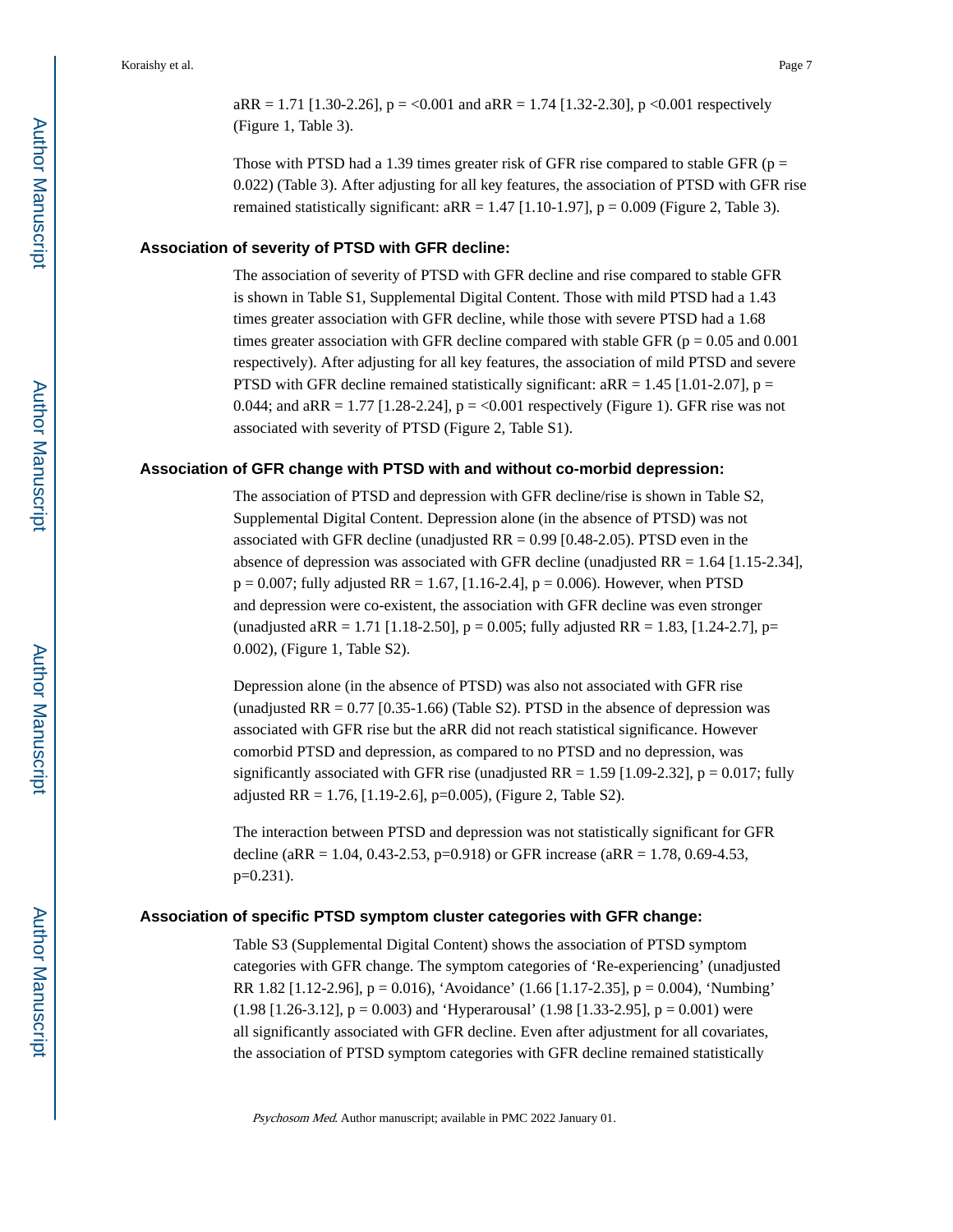significant: Re-experiencing: aRR =1.95 [1.18-3.24], p =0.010; Avoidance: 1.71 [1.18-2.46], p =0.003; Numbing: 2.10 [1.32-3.35], p =0.002; and Hyperarousal: 2.11 [1.40-3.19]; p<0.001 (Figure 1, Table S3).

Only the 'Hyperarousal' PTSD symptom category was significantly associated with GFR rise (unadjusted RR = 1.53 [1.02-2.29], p=0.040. and 1.55 [1.04-2.33], p= 0.033 after adjustment for all covariates), (Figure 2, Table S3).

#### **Association of PTSD with change in GFR in young individuals:**

In the WTC cohort, the mean age of the individuals was 53.1 (SD=8.52) years at baseline. We studied the association of PTSD with GFR in a sub-group of young individuals (mean baseline age =45.80 [SD 4.03] years). The association of PTSD with GFR decline in younger individuals was even stronger than in the overall cohort (Table S4, Supplemental Digital Content). PTSD was associated with 2.11-fold risk of GFR decline compared to stable GFR (aRR= 2.11 [1.38-3.22],  $p= 0.001$ ) and there was an even lower probability of having observed this effect after adjustment for all covariates, if the null hypothesis ( $aRR =$ 1) were true (aRR= 2.21 [1.41-3.44], p= <0.001), (Figure 1, Table S4).

Similarly, the association of PTSD with GFR rise was stronger in the young than in the overall cohort (Table S4). PTSD was associated with 1.84 times increased risk of GFR decline compared to stable GFR (aRR= 1.84 [1.21-2.8], p= 0.004), which remained significant even after adjustment for all covariates (aRR=  $1.97$  [1.26-3.06], p= 0.003), (Figure 2, Table S4).

There was no interaction between PTSD and age in responders aged <50 years when looking at decline in GFR ( $aRR = 1.09$ , 0.97-1.21, p=0.148) or increase in GFR ( $aRR = 1.02$ ,  $0.91-1.13$ ,  $p=0.781$ ). This is also true for the entire population as a whole when looking at declines in GFR ( $aRR = 0.99, 0.96-1.03, p=0.599$ ) or increases in GFR ( $aRR = 0.99,$ 0.95-1.02,  $p = 0.473$ .

## **Discussion:**

This study of patients from the World Trade Center cohort was conducted to determine whether PTSD was associated with changes in kidney function over time. We observed that PTSD, compared to no PTSD, was associated with GFR decline and this association increased with more severe PTSD. We observed that PTSD even in the absence of depression was associated with GFR decline. In the presence of comorbid depression, PTSD was more strongly associated with GFR decline than PTSD without depression. We also observed that each PTSD symptom category was associated with GFR decline. PTSD compared to no PTSD was significantly associated with GFR rise (compared to stable GFR) 'Hyperarousal' was associated with GFR rise and PTSD had an additive effect with depression in association with GFR rise. Finally, we noted that the association of PTSD with GFR decline and with GFR rise remained significant in younger individuals (baseline age < 50 years).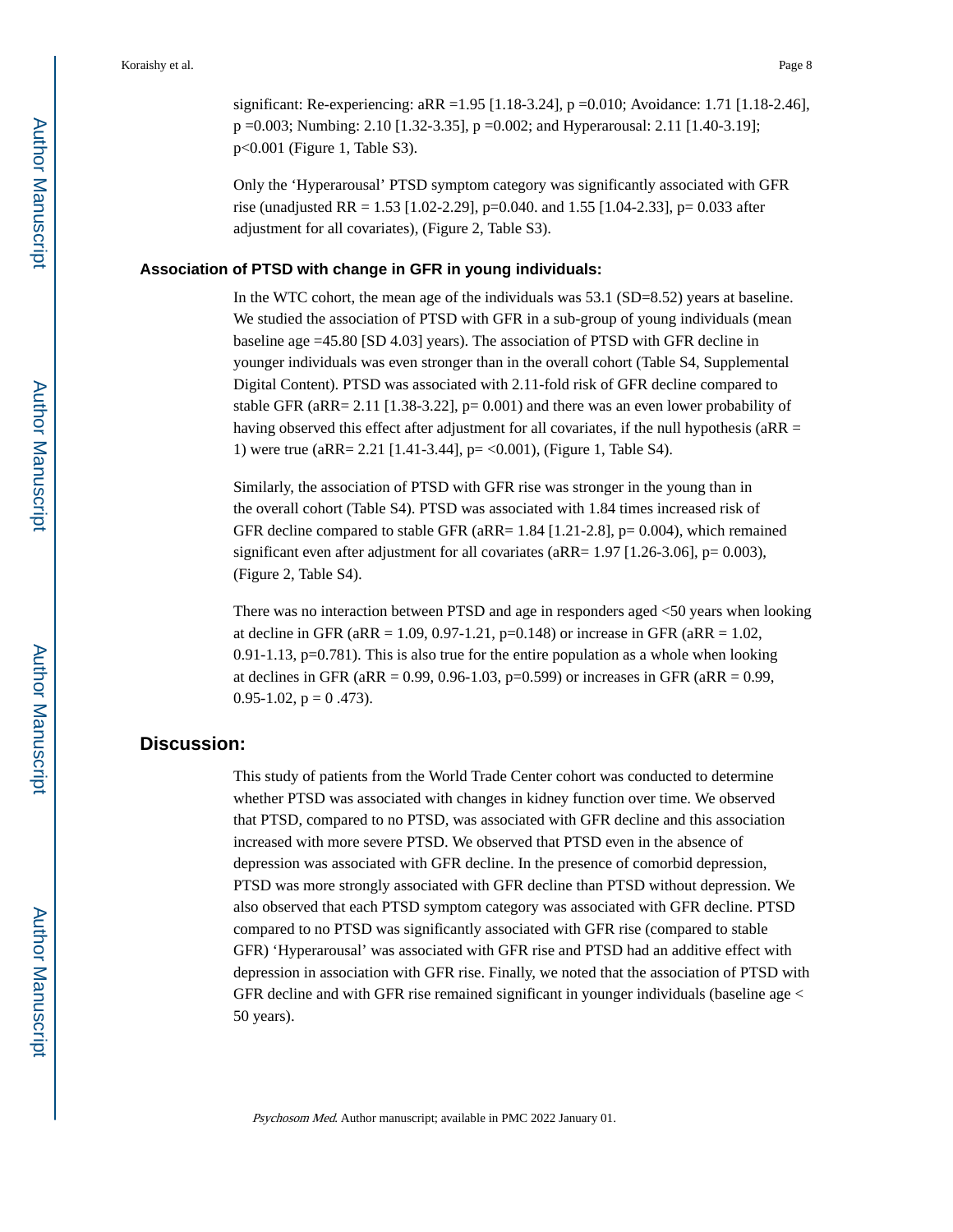To our knowledge this is the first study to report the association of PTSD with GFR. While PTSD is known to be associated with CKD risk factors[16, 18, 20], our results indicate that PTSD is associated with greater GFR decline in patients without prevalent CKD. Those in the 'Stable GFR' category (used as the comparison outcome relative to those changing in GFR [either increasing or decreasing]) had a mean rate of eGFR decline of −1.50 [SD 1.45] ml/min/1.73m<sup>2</sup> per year similar to the age-related GFR observed in the general population after the fourth decade of life[32]. We observed a  $\approx 1.7$  times greater association of PTSD with GFR decline (compared to stable GFR) and that severe PTSD was more strongly associated with GFR decline than mild PTSD. Evidence of increased risk with more severe PTSD suggests a dose-response relationship and contributes to building evidence for a causal relationship between PTSD and GFR decline.[51] The prediction of change in GFR, as opposed to concurrent association with GFR at a single point in time, is also consistent with putative causality, as change in an outcome is a criterion of causality. Our observation that 'Re-experiencing', 'Avoidance', 'Numbing' and 'Hyperarousal' symptoms were individually associated with GFR decline suggests the association of GFR decline is present in all dimensions of PTSD symptomology, with 'Hyperarousal' being most strongly associated. This association of PTSD symptoms with kidney function has not been reported before. Finally, our finding that the association of PTSD with GFR decline was even stronger ( $\approx$  2.2 times) in younger adults (baseline age  $\lt$  50 years) is intriguing and opens the road to further studies of mental stress and associated kidney disease in young individuals. Taken together these findings suggest PTSD as a novel risk factor of GFR decline in young relatively healthy adults.

The association of PTSD with rise in GFR was unexpected. As mentioned previously, GFR rise could be physiologic but it is also seen in the pathologic setting of glomerular hyperfiltration that is often noted in the initial phase of some types of CKD, such as diabetic nephropathy[52]. We observed a  $\approx 1.5$  times greater association of PTSD with GFR rise (compared to stable GFR) and specifically with the 'Hyperarousal' symptom category. Our cohorts consisted of mostly overweight individuals (mean BMI was 31.21  $\text{kg/m}^2$  [SD 5.46]). However, even after adjustment for BMI and diabetes (conditions linked to glomerular hyperfiltration) the association of PTSD with GFR rise was significant. In addition, depression had an additive effect in the presence of PTSD similar to that noted with GFR decline. These data suggest some, albeit less robust, association of PTSD with rising GFR. But we did not observe a GFR rise association with PTSD severity as seen with GFR decline and only suggesting the association of PTSD with GFR rise might have a different implication and/or mechanism.

We found no overall association between PTSD and mean rate of GFR decline in the WTC cohort (Table 1).This appears to have emerged from the high variability in GFR in young, relatively healthy individuals suggesting that PTSD could be associated with GFR change in either direction at midlife in this cohort. Thus, while PTSD was associated with both increasing and decreasing GFR, this tendency towards high variance in this group were, on average, balanced. For this reason, and also because of the aforementioned differences in the biological processes involved in decreases vs. increases in GFR, we divided the sample into three categories for this analysis ("decline," "increase," and (for comparison purposes)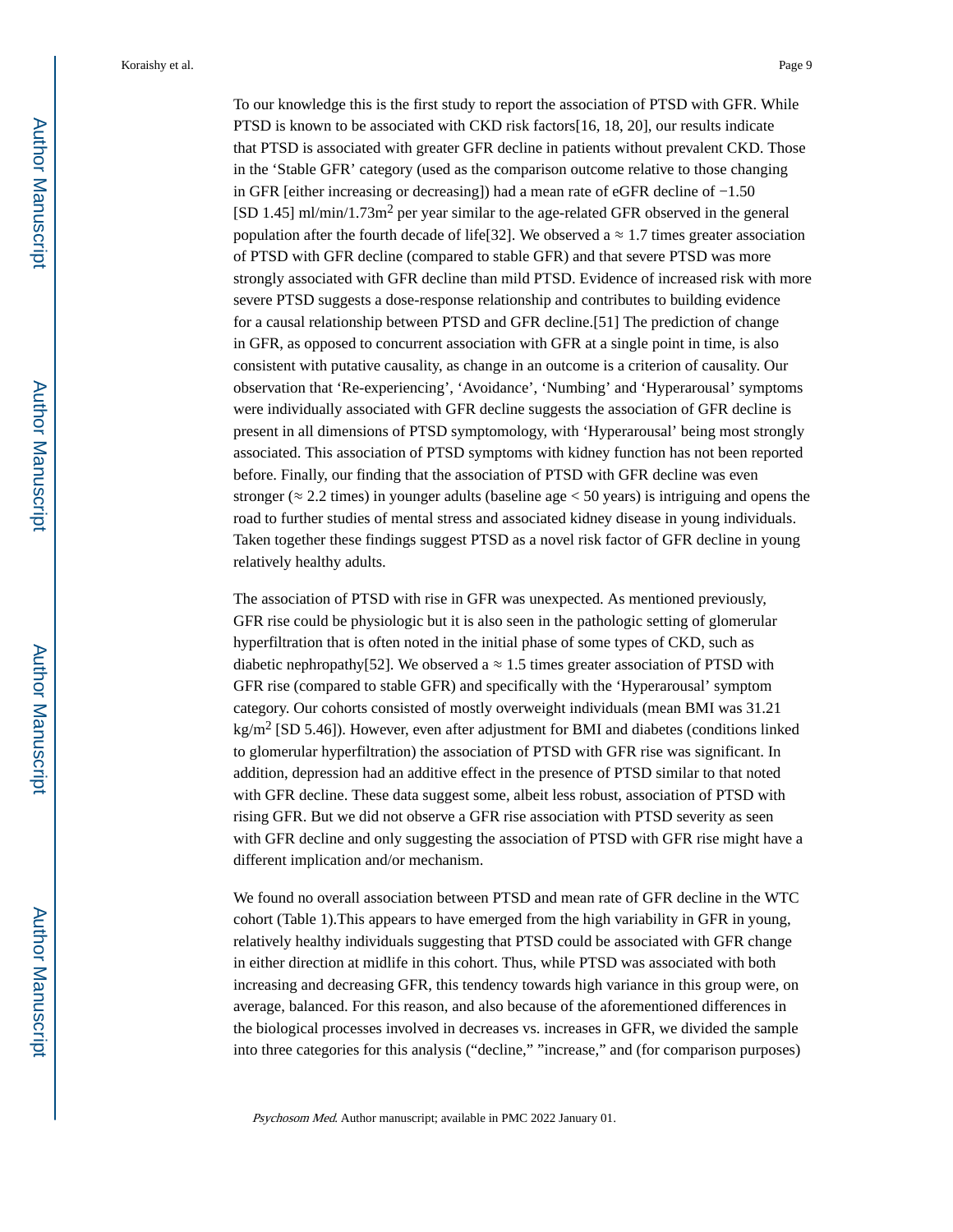"stable"). Future studies are needed to determine whether early changes in GFR are truly pathologic for the development of advanced CKD in the setting of PTSD.

The potential mechanisms of how PTSD could affect GFR are not clear. Our findings remained significant even after adjustment for most known risk factors for CKD. One potential hypothesis is that inflammation-related processes associated with PTSD are a driving force for renal damage. This hypothesis is based on previous studies demonstrating inflammation to be strongly associated with PTSD [53, 54] and with CKD incidence [55] and progression [56]. Another possible hypothesis is the possible role of the hypothalamicpituitary axis which is altered in PTSD[57] and has also been implicated in the genesis of kidney disease[58-60]. Hyper-arousal, the PTSD symptom cluster most strongly associated with GFR in this study, has been associated with blood pressure variability which is a hallmark of PTSD-associated autonomic dysfunction [61]. Interestingly BP variability has also been associated with adverse outcomes in patients with CKD[62]. In addition, there could be a potential role of premature biological aging which has been suggested as a potential mechanism involved in the pathogenesis of both CKD[63] and PTSD[64]. There has been some concern that WTC responders are aging more rapidly than expected, with notable results indicating associations between PTSD and increased c-reactive protein [65], changes to cognition [66], differences in markers of cerebral proteinopathy indicative of a neuroimmunologic response [67, 68], shortened leukocyte telomere length [69]. While we could not test these hypotheses in the current study, they should be a focus of future studies.

There is a strong association of PTSD and depression due to shared pathophysiology, overlapping symptoms and the association of depression with PTSD is also considered a separate subset of the PTSD phenotype.[70] Unlike previous studies, we did not observe an association of depression with GFR decline[10-14]. Possible reasons are the difference in the WTC cohort compared to previously studied cohorts which comprised of older, sicker individuals[10-14]. Also, previous studies did not separate PTSD from depression diagnosis to study the individual and combined effects like our study. We defined depression as a  $PHQ-9$  score of  $> 10$ , which would capture cases of mild depression. It is possible that the effect of depression on GFR is noted only with more severe cases and this needs to be tested in future studies. Overall, our findings that depression increases the risk of GFR change in the presence ofPTSD supports the hypothesis that severity of mental stress is associated with GFR.

Strengths of the present study included the ability to measure PTSD diagnoses, severity and individual symptoms. The individuals in the WTC were relatively young and healthy at baseline compared to other cohorts that have been previously used to study kidney disease, providing a unique opportunity to test novel risk factors for GFR change in patients without existing CKD. Our study provides stimulus for further research on the effects/mechanisms of pathologic mental stress on the kidney. This study adds to the growing body of research demonstrating the long-term health consequences suffered by WTC first responders. Also our study is timely. In the recent changing world fighting with the COVID-19 pandemic, there is major increase in PTSD[71]. We recently reported the association of kidney disease with COVID-19[72]. It will be important to study the long-term effects of COVID-19 associated PTSD on the kidneys.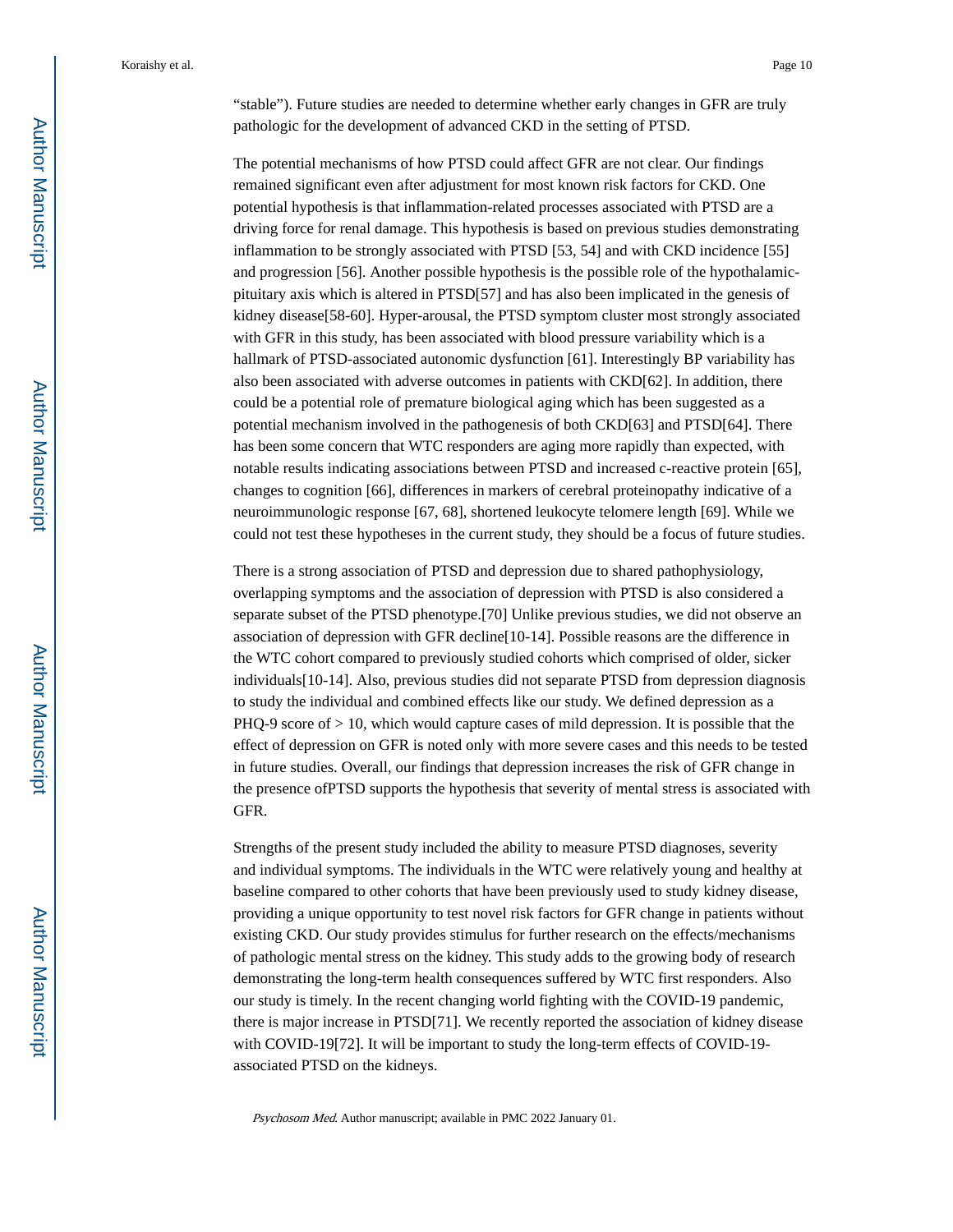Our study also has significant limitations. This is an observational study and cannot establish causality, which can only be achieved in the context of a true experiment. We did not have data on proteinuria that is often associated with change in GFR over time. We did not have data on medications including drugs that influence GFR, that decrease PTSD severity and which are nephrotoxic. Because the individuals in this cohort were relatively young and healthy, the 'hard' kidney outcomes of incident CKD, doubling of serum creatinine or ESKD could not be analyzed in this study Also, due to the relatively young age and low prevalence of CKD, DM and CVD in our cohort, the expected association of these factors with GFR decline was not observed. Our study needs to be replicated in cohorts with older baseline age and a greater comorbidity burden, e.g. Claims (Medicare/Medicaid) databases, to test if the PTSD association with GFR is still present in sicker, older individuals. The co-morbid conditions were self-reported in the WTC database and were not defined on diagnostic codes. Finally, we had a very low proportion of females and African-Americans in our cohort, limiting the generalizability of our overall findings in these demographic sub-groups.

In conclusion, we report PTSD as a potential novel risk factor for early GFR change especially GFR decline in young, healthy individuals. The present findings need to be validated in more diverse cohorts with a higher risk of CKD and further studies are needed to investigate the possible mechanisms of chronic PTSD-related kidney disease.

## **Supplementary Material**

Refer to Web version on PubMed Central for supplementary material.

## **List of Abbreviations:**

| BMI  | <b>Body Mass Index</b>                      |
|------|---------------------------------------------|
| CKD  | Chronic Kidney Disease                      |
| CVD  | Cardiovascular Disease                      |
| DM   | Diabetes Mellitus                           |
| eGFR | <b>Estimated Glomerular Filtration Rate</b> |
| ESKD | <b>End Stage Kidney Disease</b>             |
| GFR  | <b>Glomerular Filtration Rate</b>           |
| HTN  | Hypertension                                |
| PCL  | PTSD 17-item symptom checklist              |
| PTSD | <b>Post Traumatic Stress Disorder</b>       |
| WTC  | <b>World Trade Center</b>                   |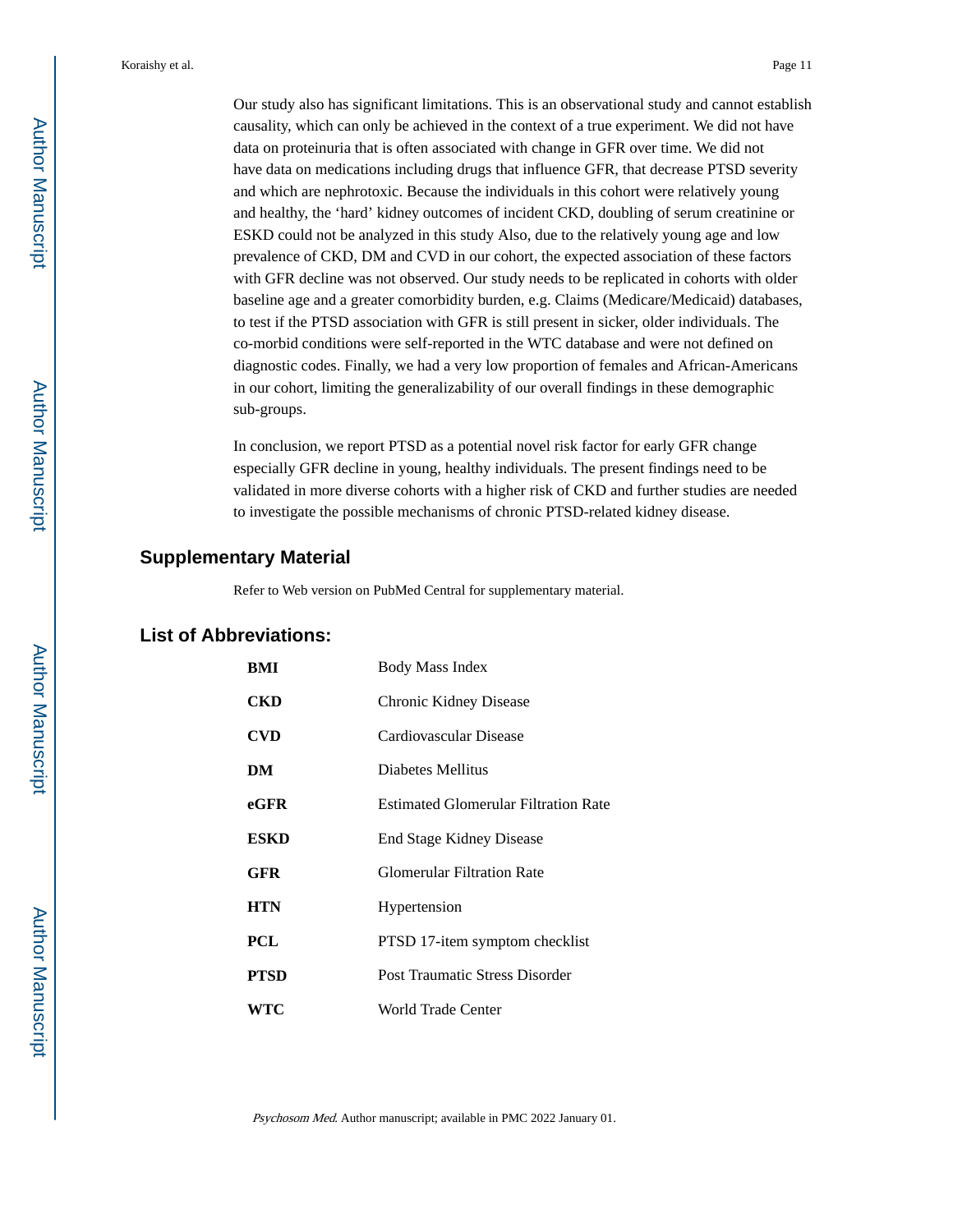## **References:**

- 1. McEwen BS, Protective and damaging effects of stress mediators. N Engl J Med, 1998. 338(3): p. 171–9. [PubMed: 9428819]
- 2. Cohen S, Janicki-Deverts D, and Miller GE, Psychological stress and disease. JAMA, 2007. 298(14): p. 1685–7. [PubMed: 17925521]
- 3. Baum A, Cohen L, and Hall M, Control and intrusive memories as possible determinants of chronic stress. Psychosom Med, 1993. 55(3): p. 274–86. [PubMed: 8346335]
- 4. Schuster MA, Stein BD, Jaycox L, Collins RL, Marshall GN, Elliott MN, Zhou AJ, Kanouse DE, Morrison JL, and Berry SH, A national survey of stress reactions after the September 11, 2001, terrorist attacks. N Engl J Med, 2001. 345(20): p. 1507–12. [PubMed: 11794216]
- 5. Bromet EJ, Hobbs MJ, Clouston SA, Gonzalez A, Kotov R, and Luft BJ, DSM-IV post-traumatic stress disorder among World Trade Center responders 11-13 years after the disaster of 11 September 2001 (9/11). Psychol Med, 2016. 46(4): p. 771–83. [PubMed: 26603700]
- 6. USRDS Annual Data Report. 2017.
- 7. Levin A, Tonelli M, Bonventre J, Coresh J, Donner JA, Fogo AB, Fox CS, Gansevoort RT, Heerspink HJL, Jardine M, Kasiske B, Kottgen A, Kretzler M, Levey AS, Luyckx VA, Mehta R, Moe O, Obrador G, Pannu N, Parikh CR, Perkovic V, Pollock C, Stenvinkel P, Tuttle KR, Wheeler DC, Eckardt KU, and I.S.N.G.K.H.S. participants, Global kidney health 2017 and beyond: a roadmap for closing gaps in care, research, and policy. Lancet, 2017. 390(10105): p. 1888–1917. [PubMed: 28434650]
- 8. Iwagami M, Mansfield KE, Hayes JF, Walters K, Osborn DP, Smeeth L, Nitsch D, and Tomlinson LA, Severe mental illness and chronic kidney disease: a cross-sectional study in the United Kingdom. Clin Epidemiol, 2018. 10: p. 421–429. [PubMed: 29713199]
- 9. Bruce MA, Beech BM, Sims M, Brown TN, Wyatt SB, Taylor HA, Williams DR, and Crook E, Social environmental stressors, psychological factors, and kidney disease. J Investig Med, 2009. 57(4): p. 583–9.
- 10. Hedayati SS, Minhajuddin AT, Afshar M, Toto RD, Trivedi MH, and Rush AJ, Association between major depressive episodes in patients with chronic kidney disease and initiation of dialysis, hospitalization, or death. JAMA, 2010. 303(19): p. 1946–53. [PubMed: 20483971]
- 11. Tsai YC, Chiu YW, Hung CC, Hwang SJ, Tsai JC, Wang SL, Lin MY, and Chen HC, Association of symptoms of depression with progression of CKD. Am J Kidney Dis, 2012. 60(1): p. 54–61. [PubMed: 22495469]
- 12. Kop WJ, Seliger SL, Fink JC, Katz R, Odden MC, Fried LF, Rifkin DE, Sarnak MJ, and Gottdiener JS, Longitudinal association of depressive symptoms with rapid kidney function decline and adverse clinical renal disease outcomes. Clin J Am Soc Nephrol, 2011. 6(4): p. 834–44. [PubMed: 21393483]
- 13. Palmer SC, Vecchio M, Craig JC, Tonelli M, Johnson DW, Nicolucci A, Pellegrini F, Saglimbene V, Logroscino G, Hedayati SS, and Strippoli GF, Association between depression and death in people with CKD: a meta-analysis of cohort studies. Am J Kidney Dis, 2013. 62(3): p. 493–505. [PubMed: 23623139]
- 14. Novak M, Mucsi I, Rhee CM, Streja E, Lu JL, Kalantar-Zadeh K, Molnar MZ, and Kovesdy CP, Increased Risk of Incident Chronic Kidney Disease, Cardiovascular Disease, and Mortality in Patients With Diabetes With Comorbid Depression. Diabetes Care, 2016. 39(11): p. 1940–1947. [PubMed: 27311494]
- 15. Beck JG, Grant DM, Clapp JD, and Palyo SA, Understanding the interpersonal impact of trauma: contributions of PTSD and depression. J Anxiety Disord, 2009. 23(4): p. 443–50. [PubMed: 18986792]
- 16. Howard JT, Sosnov JA, Janak JC, Gundlapalli AV, Pettey WB, Walker LE, and Stewart IJ, Associations of Initial Injury Severity and Posttraumatic Stress Disorder Diagnoses With Long-Term Hypertension Risk After Combat Injury. Hypertension, 2018. 71(5): p. 824–832. [PubMed: 29555664]
- 17. Sumner JA, Kubzansky LD, Roberts AL, Gilsanz P, Chen Q, Winning A, Forman JP, Rimm EB, and Koenen KC, Post-traumatic stress disorder symptoms and risk of hypertension over 22 years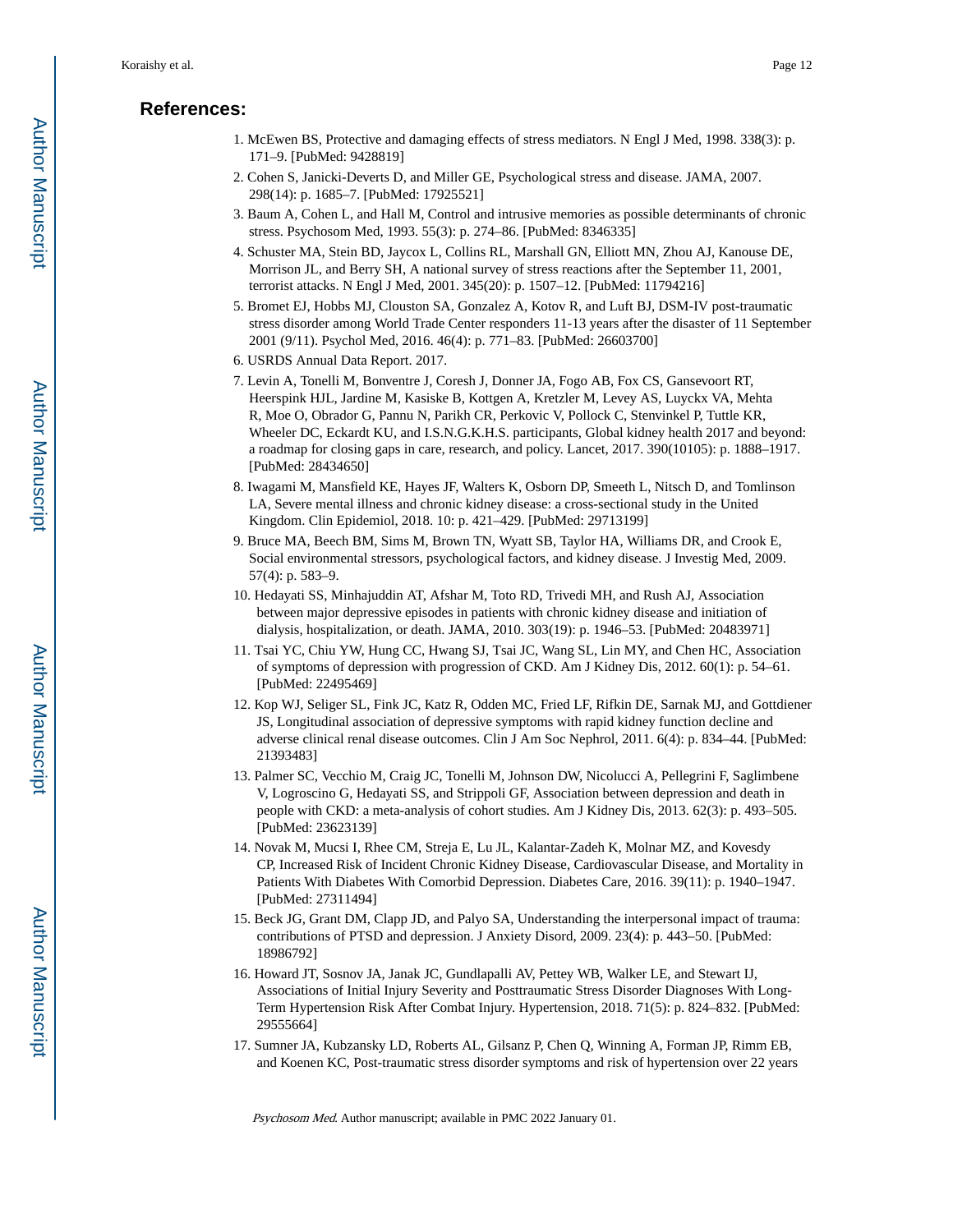in a large cohort of younger and middle-aged women. Psychol Med, 2016. 46(15): p. 3105–3116. [PubMed: 27534802]

- 18. Dedert EA, Calhoun PS, Watkins LL, Sherwood A, and Beckham JC, Posttraumatic stress disorder, cardiovascular, and metabolic disease: a review of the evidence. Ann Behav Med, 2010. 39(1): p. 61–78. [PubMed: 20174903]
- 19. Edmondson D, Kronish IM, Shaffer JA, Falzon L, and Burg MM, Posttraumatic stress disorder and risk for coronary heart disease: a meta-analytic review. Am Heart J, 2013. 166(5): p. 806–14. [PubMed: 24176435]
- 20. Vancampfort D, Rosenbaum S, Ward PB, Steel Z, Lederman O, Lamwaka AV, Richards JW, and Stubbs B, Type 2 Diabetes Among People With Posttraumatic Stress Disorder: Systematic Review and Meta-Analysis. Psychosom Med, 2016. 78(4): p. 465–73. [PubMed: 26867081]
- 21. Muntner P, He J, Hamm L, Loria C, and Whelton PK, Renal insufficiency and subsequent death resulting from cardiovascular disease in the United States. J Am Soc Nephrol, 2002. 13(3): p. 745–53. [PubMed: 11856780]
- 22. Natali A, Boldrini B, Baldi S, Rossi M, Landi P, Severi S, Solini A, and Ferrannini E, Impact of mild to moderate reductions of glomerular filtration rate on coronary artery disease severity. Nutr Metab Cardiovasc Dis, 2014. 24(6): p. 681–8. [PubMed: 24477005]
- 23. Mohandas R, Segal M, Srinivas TR, Johnson BD, Wen X, Handberg EM, Petersen JW, Sopko G, Merz CN, and Pepine CJ, Mild renal dysfunction and long-term adverse outcomes in women with chest pain: results from the National Heart, Lung, and Blood Institute-sponsored Women's Ischemia Syndrome Evaluation (WISE). Am Heart J, 2015. 169(3): p. 412–8. [PubMed: 25728732]
- 24. Thompson A, Lawrence J, and Stockbridge N, GFR decline as an end point in trials of CKD: a viewpoint from the FDA. Am J Kidney Dis, 2014. 64(6): p. 836–7. [PubMed: 25446026]
- 25. Oh SW, Yang JH, Kim MG, Cho WY, and Jo SK, Renal hyperfiltration as a risk factor for chronic kidney disease: A health checkup cohort study. PLoS One, 2020. 15(9): p. e0238177. [PubMed: 32881893]
- 26. Reboldi G, Verdecchia P, Fiorucci G, Beilin LJ, Eguchi K, Imai Y, Kario K, Ohkubo T, Pierdomenico SD, Schwartz JE, Wing L, Saladini F, and Palatini P, Glomerular hyperfiltration is a predictor of adverse cardiovascular outcomes. Kidney Int, 2018. 93(1): p. 195–203. [PubMed: 28935213]
- 27. Park M, Yoon E, Lim YH, Kim H, Choi J, and Yoon HJ, Renal hyperfiltration as a novel marker of all-cause mortality. J Am Soc Nephrol, 2015. 26(6): p. 1426–33. [PubMed: 25343954]
- 28. Dasaro CR, Holden WL, Berman KD, Crane MA, Kaplan JR, Lucchini RG, Luft BJ, Moline JM, Teitelbaum SL, Tirunagari US, Udasin IG, Weiner JH, Zigrossi PA, and Todd AC, Cohort Profile: World Trade Center Health Program General Responder Cohort. Int J Epidemiol, 2017. 46(2): p. e9. [PubMed: 26094072]
- 29. Sunrise Medical Laboratories. [cited 2021; Available from: [https://www.sunriselab.com/clinicians/](https://www.sunriselab.com/clinicians/our-tests/test-directory-ny/) [our-tests/test-directory-ny/.](https://www.sunriselab.com/clinicians/our-tests/test-directory-ny/)
- 30. Joffe M, Hsu CY, Feldman HI, Weir M, Landis JR, Hamm LL, and Chronic G Renal Insufficiency Cohort Study, Variability of creatinine measurements in clinical laboratories: results from the CRIC study. Am J Nephrol, 2010. 31(5): p. 426–34. [PubMed: 20389058]
- 31. Levey AS, Stevens LA, Schmid CH, Zhang YL, Castro AF 3rd, Feldman HI, Kusek JW, Eggers P, Van Lente F, Greene T, Coresh J, and Ckd EPI, A new equation to estimate glomerular filtration rate. Ann Intern Med, 2009. 150(9): p. 604–12. [PubMed: 19414839]
- 32. Weinstein JR and Anderson S, The aging kidney: physiological changes. Adv Chronic Kidney Dis, 2010. 17(4): p. 302–7. [PubMed: 20610357]
- 33. Blanchard EB, Jones-Alexander J, Buckley TC, and Forneris CA, Psychometric properties of the PTSD Checklist (PCL). Behav Res Ther, 1996. 34(8): p. 669–73. [PubMed: 8870294]
- 34. Sijtsma K, On the Use, the Misuse, and the Very Limited Usefulness of Cronbach's Alpha. Psychometrika, 2009. 74(1): p. 107–120. [PubMed: 20037639]
- 35. Dobie DJ, Kivlahan DR, Maynard C, Bush KR, Davis TM, and Bradley KA, Posttraumatic Stress Disorder in Female Veterans: Association With Self-reported Health Problems and Functional Impairment. Archives of Internal Medicine, 2004. 164(4): p. 394–400. [PubMed: 14980990]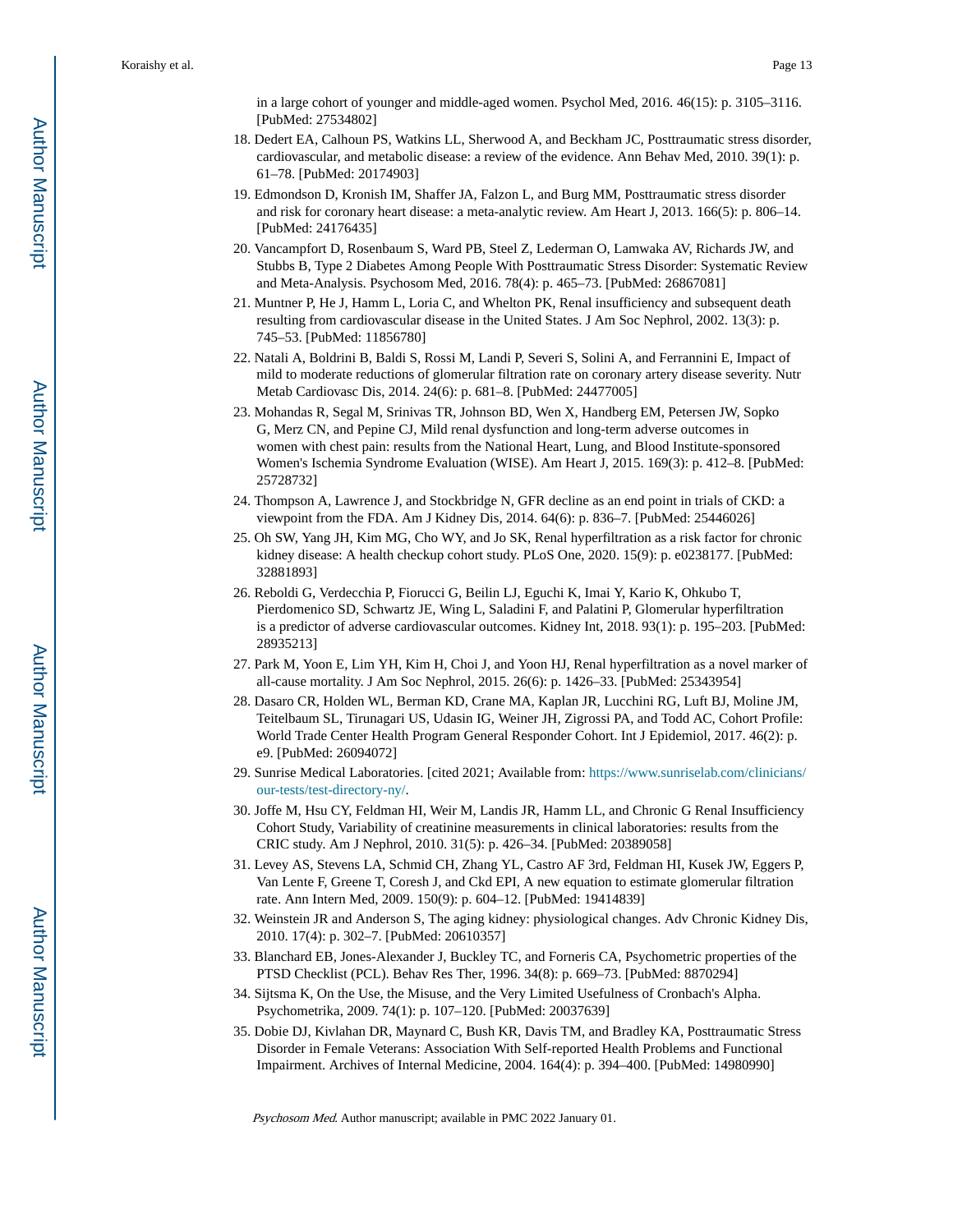- 36. King DW, Leskin GA, King LA, and Weathers FW, Confirmatory factor analysis of the Clinician-Administered PTSD Scale: evidence for the dimensionality of posttraumatic stress disorder. Psychological Assessment, 1998. 10(2): p. 90.
- 37. Kroenke K and Spitzer RL, The PHQ-9: a new depression diagnostic and severity measure. Psychiatric annals, 2002. 32(9): p. 509–515.
- 38. Prakash S and O'Hare AM, Interaction of aging and chronic kidney disease. Semin Nephrol, 2009. 29(5): p. 497–503. [PubMed: 19751895]
- 39. Crews DC, Charles RF, Evans MK, Zonderman AB, and Powe NR, Poverty, race, and CKD in a racially and socioeconomically diverse urban population. Am J Kidney Dis, 2010. 55(6): p. 992–1000. [PubMed: 20207457]
- 40. Desai N, Lora CM, Lash JP, and Ricardo AC, CKD and ESRD in US Hispanics. Am J Kidney Dis, 2019. 73(1): p. 102–111. [PubMed: 29661541]
- 41. Cobo G, Hecking M, Port FK, Exner I, Lindholm B, Stenvinkel P, and Carrero JJ, Sex and gender differences in chronic kidney disease: progression to end-stage renal disease and haemodialysis. Clin Sci (Lond), 2016. 130(14): p. 1147–63. [PubMed: 27252402]
- 42. Adjei DN, Stronks K, Adu D, Snijder MB, Modesti PA, Peters RJG, Vogt L, and Agyemang C, Relationship between educational and occupational levels, and Chronic Kidney Disease in a multi-ethnic sample- The HELIUS study. PLoS One, 2017. 12(11): p. e0186460. [PubMed: 29091928]
- 43. Koraishy FM, Hooks-Anderson D, Salas J, Rauchman M, and Scherrer JF, Fast GFR decline and progression to CKD among primary care patients with preserved GFR. Int Urol Nephrol, 2018. 50(3): p. 501–508. [PubMed: 29404927]
- 44. Hanratty R, Chonchol M, Havranek EP, Powers JD, Dickinson LM, Ho PM, Magid DJ, and Steiner JF, Relationship between blood pressure and incident chronic kidney disease in hypertensive patients. Clin J Am Soc Nephrol, 2011. 6(11): p. 2605–11. [PubMed: 21921154]
- 45. Lu JL, Kalantar-Zadeh K, Ma JZ, Quarles LD, and Kovesdy CP, Association of body mass index with outcomes in patients with CKD. J Am Soc Nephrol, 2014. 25(9): p. 2088–96. [PubMed: 24652789]
- 46. Muntner P, Judd SE, Gao L, Gutierrez OM, Rizk DV, McClellan W, Cushman M, and Warnock DG, Cardiovascular risk factors in CKD associate with both ESRD and mortality. J Am Soc Nephrol, 2013. 24(7): p. 1159–65. [PubMed: 23704285]
- 47. Wu CL, Tsai CC, Kor CT, Tarng DC, Lian Ie B, Yang TH, Chiu PF, and Chang CC, Stroke and Risks of Development and Progression of Kidney Diseases and End-Stage Renal Disease: A Nationwide Population-Based Cohort Study. PLoS One, 2016. 11(6): p. e0158533. [PubMed: 27355475]
- 48. Orth SR and Hallan SI, Smoking: a risk factor for progression of chronic kidney disease and for cardiovascular morbidity and mortality in renal patients--absence of evidence or evidence of absence? Clin J Am Soc Nephrol, 2008. 3(1): p. 226–36. [PubMed: 18003763]
- 49. White SL, Polkinghorne KR, Cass A, Shaw JE, Atkins RC, and Chadban SJ, Alcohol consumption and 5-year onset of chronic kidney disease: the AusDiab study. Nephrol Dial Transplant, 2009. 24(8): p. 2464–72. [PubMed: 19307230]
- 50. Long JS and Freese J, Regression models for categorical dependent variables using Stata. 2006: Stata press.
- 51. PTSD, V.N.C.f., PTSD Checklist for DSM-5 (PCL-5)
- 52. Tonneijck L, Muskiet MH, Smits MM, van Bommel EJ, Heerspink HJ, van Raalte DH, and Joles JA, Glomerular Hyperfiltration in Diabetes: Mechanisms, Clinical Significance, and Treatment. J Am Soc Nephrol, 2017. 28(4): p. 1023–1039. [PubMed: 28143897]
- 53. O'Donovan A, Ahmadian AJ, Neylan TC, Pacult MA, Edmondson D, and Cohen BE, Current posttraumatic stress disorder and exaggerated threat sensitivity associated with elevated inflammation in the Mind Your Heart Study. Brain Behav Immun, 2017. 60: p. 198–205. [PubMed: 27765647]
- 54. Passos IC, Vasconcelos-Moreno MP, Costa LG, Kunz M, Brietzke E, Quevedo J, Salum G, Magalhaes PV, Kapczinski F, and Kauer-Sant'Anna M, Inflammatory markers in post-traumatic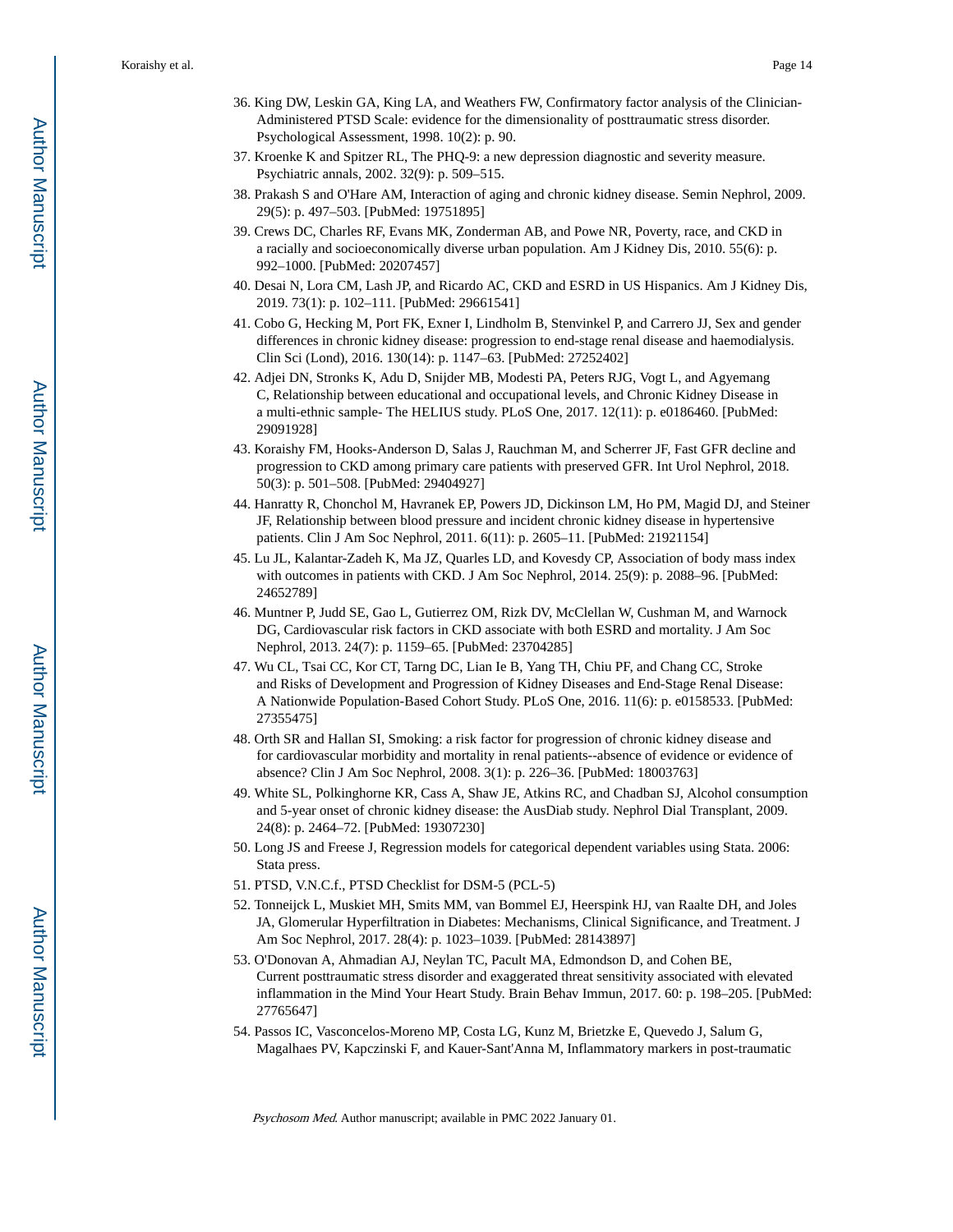stress disorder: a systematic review, meta-analysis, and meta-regression. Lancet Psychiatry, 2015. 2(11): p. 1002–12. [PubMed: 26544749]

- 55. Shankar A, Sun L, Klein BE, Lee KE, Muntner P, Nieto FJ, Tsai MY, Cruickshanks KJ, Schubert CR, Brazy PC, Coresh J, and Klein R, Markers of inflammation predict the long-term risk of developing chronic kidney disease: a population-based cohort study. Kidney Int, 2011. 80(11): p. 1231–8. [PubMed: 21866089]
- 56. Amdur RL, Feldman HI, Gupta J, Yang W, Kanetsky P, Shlipak M, Rahman M, Lash JP, Townsend RR, Ojo A, Roy-Chaudhury A, Go AS, Joffe M, He J, Balakrishnan VS, Kimmel PL, Kusek JW, Raj DS, and C.S. Investigators, Inflammation and Progression of CKD: The CRIC Study. Clin J Am Soc Nephrol, 2016. 11(9): p. 1546–56. [PubMed: 27340285]
- 57. Dunlop BW and Wong A, The hypothalamic-pituitary-adrenal axis in PTSD: Pathophysiology and treatment interventions. Prog Neuropsychopharmacol Biol Psychiatry, 2019. 89: p. 361–379. [PubMed: 30342071]
- 58. Holley JL, The hypothalamic-pituitary axis in men and women with chronic kidney disease. Adv Chronic Kidney Dis, 2004. 11(4): p. 337–41. [PubMed: 15492969]
- 59. Meuwese CL and Carrero JJ, Chronic kidney disease and hypothalamic-pituitary axis dysfunction: the chicken or the egg? Arch Med Res, 2013. 44(8): p. 591–600. [PubMed: 24215784]
- 60. Asao T, Oki K, Yoneda M, Tanaka J, and Kohno N, Hypothalamic-pituitary-adrenal axis activity is associated with the prevalence of chronic kidney disease in diabetic patients. Endocr J, 2016. 63(2): p. 119–26. [PubMed: 26537094]
- 61. Brudey C, Park J, Wiaderkiewicz J, Kobayashi I, Mellman TA, and Marvar PJ, Autonomic and inflammatory consequences of posttraumatic stress disorder and the link to cardiovascular disease. Am J Physiol Regul Integr Comp Physiol, 2015. 309(4): p. R315–21. [PubMed: 26062635]
- 62. Mallamaci F, Tripepi G, D'Arrigo G, Borrelli S, Garofalo C, Stanzione G, Provenzano M, De Nicola L, Conte G, Minutolo R, and Zoccali C, Blood Pressure Variability, Mortality, and Cardiovascular Outcomes in CKD Patients. Clin J Am Soc Nephrol, 2019. 14(2): p. 233–240. [PubMed: 30602461]
- 63. Kooman JP, Kotanko P, Schols AM, Shiels PG, and Stenvinkel P, Chronic kidney disease and premature ageing. Nat Rev Nephrol, 2014. 10(12): p. 732–42. [PubMed: 25287433]
- 64. Wolf EJ and Morrison FG, Traumatic Stress and Accelerated Cellular Aging: From Epigenetics to Cardiometabolic Disease. Curr Psychiatry Rep, 2017. 19(10): p. 75. [PubMed: 28852965]
- 65. Rosen RL, Levy-Carrick N, Reibman J, Xu N, Shao Y, Liu M, Ferri L, Kazeros A, Caplan-Shaw CE, Pradhan DR, Marmor M, and Galatzer-Levy IR, Elevated C-reactive protein and posttraumatic stress pathology among survivors of the 9/11 World Trade Center attacks. J Psychiatr Res, 2017. 89: p. 14–21. [PubMed: 28135632]
- 66. Clouston SAP, Diminich ED, Kotov R, Pietrzak RH, Richards M, Spiro A 3rd, Deri Y, Carr M, Yang X, Gandy S, Sano M, Bromet EJ, and Luft BJ, Incidence of mild cognitive impairment in World Trade Center responders: Long-term consequences of re-experiencing the events on 9/11/2001. Alzheimers Dement (Amst), 2019. 11: p. 628–636. [PubMed: 31517025]
- 67. Kritikos M, Clouston SAP, Diminich ED, Deri Y, Yang X, Carr M, Gandy S, Sano M, Bromet EJ, and Luft BJ, Pathway Analysis for Plasma β-Amyloid, Tau and Neurofilament Light (ATN) in World Trade Center Responders at Midlife. Neurology and Therapy, 2020.
- 68. Kuan P-F, Clouston S, Yang X, Kotov R, Bromet E, and Luft BJ, Molecular linkage between post-traumatic stress disorder and cognitive impairment: a targeted proteomics study of World Trade Center responders. Translational Psychiatry, 2020. 10(1): p. 269. [PubMed: 32753605]
- 69. Clouston SAP, Edelman NH, Aviv A, Stewart C, and Luft BJ, Shortened leukocyte telomere length is associated with reduced pulmonary function and greater subsequent decline in function in a sample of World Trade Center responders. Scientific reports, 2019. 9(1): p. 8148. [PubMed: 31148570]
- 70. Flory JD and Yehuda R, Comorbidity between post-traumatic stress disorder and major depressive disorder: alternative explanations and treatment considerations. Dialogues Clin Neurosci, 2015. 17(2): p. 141–50. [PubMed: 26246789]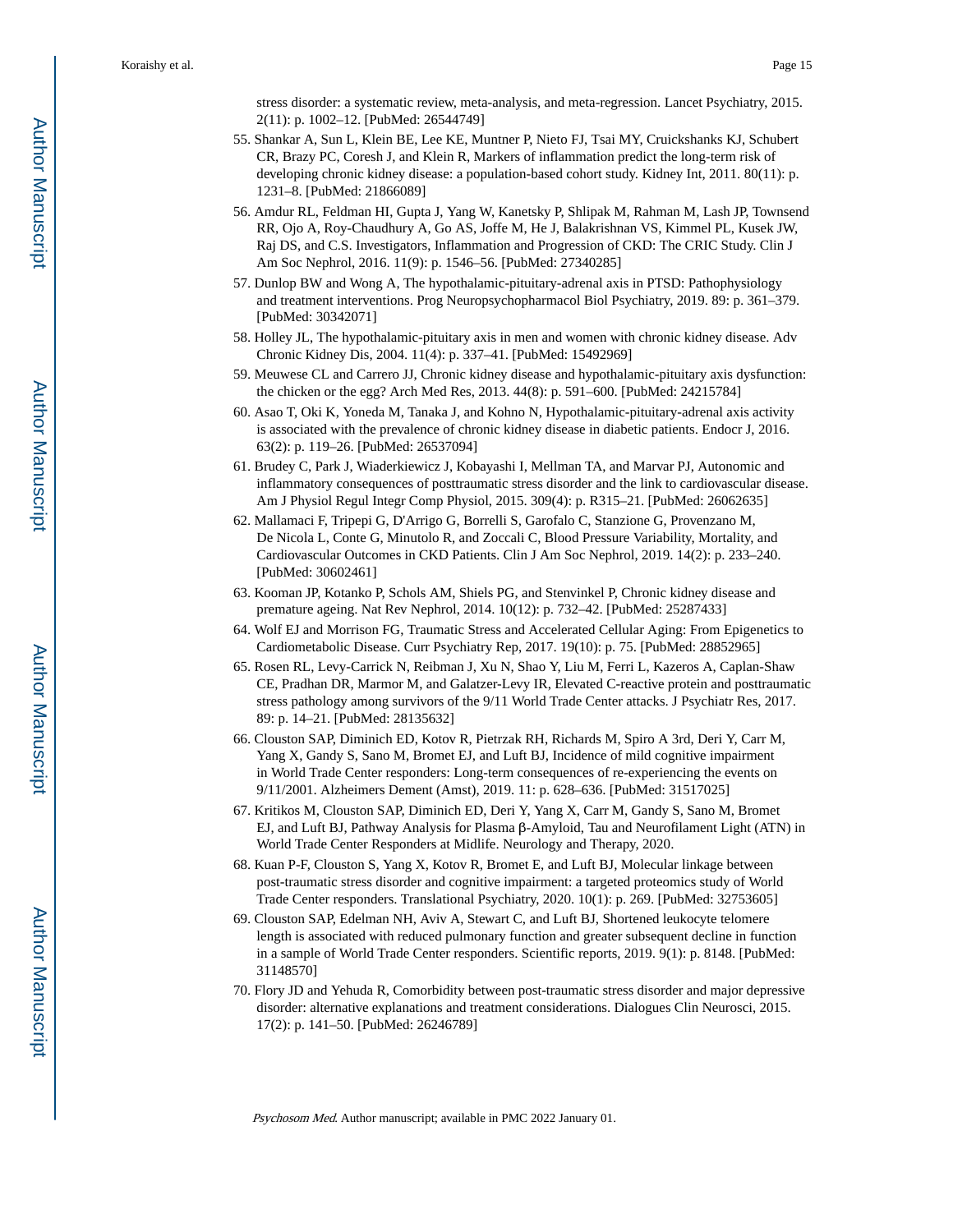- 71. Johnson SU, Ebrahimi OV, and Hoffart A, PTSD symptoms among health workers and public service providers during the COVID-19 outbreak. PLoS One, 2020. 15(10): p. e0241032. [PubMed: 33085716]
- 72. Chaudhri I, Moffitt R, Taub E, Annadi RR, Hoai M, Bolotova O, Yoo J, Dhaliwal S, Sahib H, Daccueil F, Hajagos J, Saltz M, Saltz J, Mallipattu SK, and Koraishy FM, Association of Proteinuria and Hematuria with Acute Kidney Injury and Mortality in Hospitalized Patients with COVID-19. Kidney Blood Press Res, 2020: p. 1–15. [PubMed: 31801144]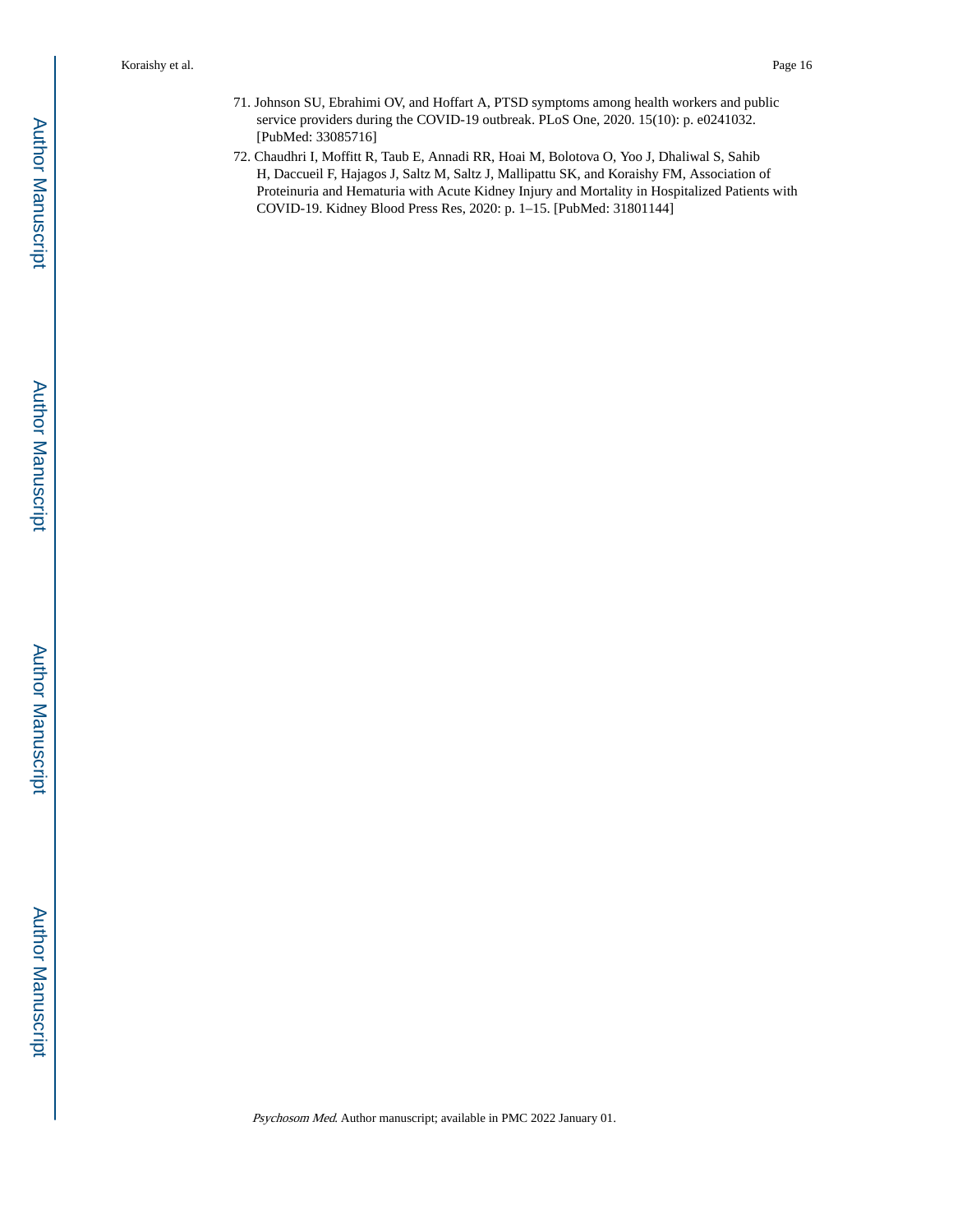aRR [95% C.I.]



#### **Figure 1: Association of PTSD with GFR Decline**

Forest Plot to display to association between PTSD, severity of PTSD, co-morbid depression and symptom clusters of PTSD with GFR decline. The last bar displays the association of PTSD with GFR decline in individuals with a mean age  $<$  50 at baseline. GFR = glomerular filtration rate, PTSD = post-traumatic stress disorder, aRR = adjusted risk ratio, CI= confidence interval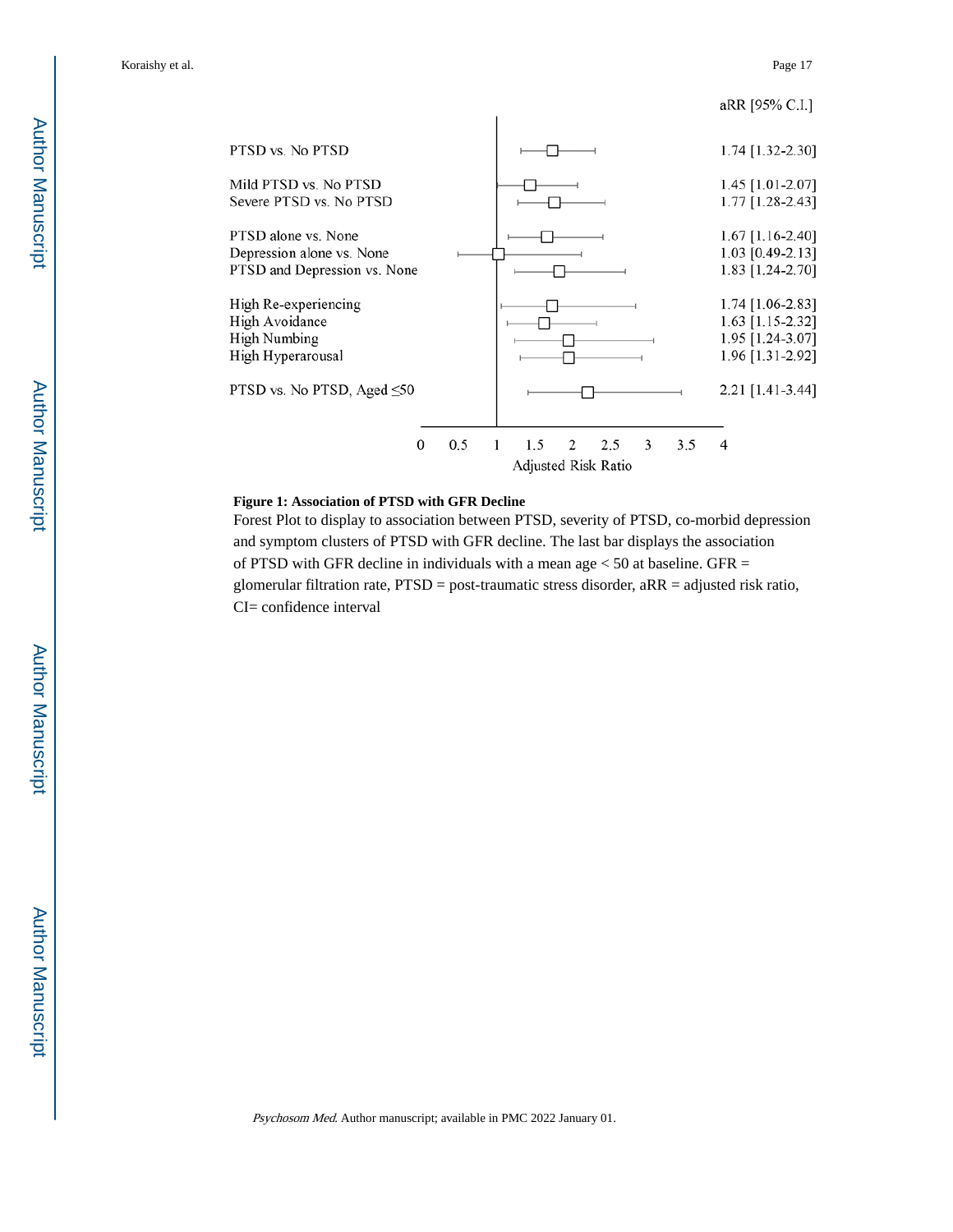

#### **Figure 2: Association of PTSD with GFR Rise**

Forest Plot to display to association between PTSD, severity of PTSD, co-morbid depression and symptom clusters of PTSD with GFR rise. The last bar displays the association of PTSD with GFR rise in individuals with a mean age  $<$  50 at baseline. GFR = glomerular filtration rate,  $PTSD = post-traumatic stress disorder, aRR = adjusted risk ratio, CI = confidence$ interval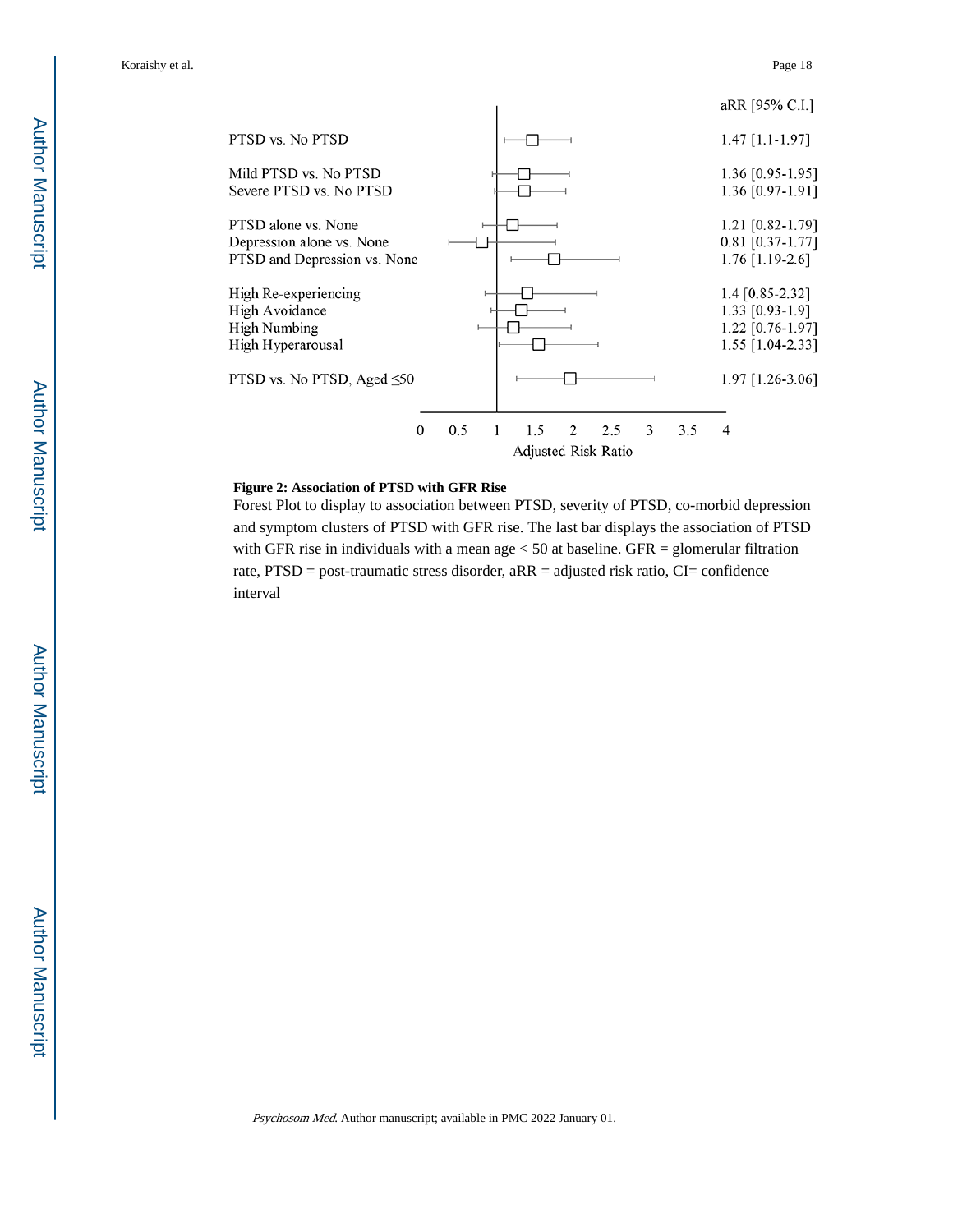## **Table 1:**

Characteristics of all individuals and those with PTSD vs no PTSD

| <b>Characteristics</b>                                           | <b>All patients</b> | No PTSD          | <b>PTSD</b>     | p-value |
|------------------------------------------------------------------|---------------------|------------------|-----------------|---------|
|                                                                  | $N = 2,266$         | $N=1,893(83.5%)$ | $N=373(16.5\%)$ |         |
| Age (years, Mean, SD)                                            | 53.1 (8.52)         | 52.95 (8.61)     | 53.9 (7.99)     | 0.049   |
| Sex (female, N, %)                                               | 185 (8.2)           | 145(7.7)         | 40(10.7)        | 0.048   |
| Race/Ethnicity (N, %)                                            |                     |                  |                 | 0.34    |
| White                                                            | 2019 (89.1)         | 1683 (88.9)      | 336 (90.1)      |         |
| <b>Black</b>                                                     | 62(2.7)             | 57(3)            | 5(1.3)          |         |
| <b>Hispanic</b>                                                  | 185 (8.2)           | 153(8.1)         | 32(8.6)         |         |
| Education (high school degree) $(N, \frac{9}{6})$                | 2169 (95.7)         | 1818 (96)        | 351 (94.1)      | 0.091   |
| PTSD $(N, \mathcal{V}_0)$                                        | 373 (16.5)          | 0(0)             | 373 (100)       |         |
| Depression $(N, \mathcal{V}_0)$                                  | 208 (9.2)           | 36 (1.9%)        | 172 (46.2)      | < 0.001 |
| Smoking $(N, %)$                                                 |                     |                  |                 | < 0.001 |
| <b>Current Smoker</b>                                            | 154(6.8)            | 115(6.1)         | 39(10.5)        |         |
| <b>Former Smoker</b>                                             | 633 (27.9)          | 508 (26.8)       | 125(33.5)       |         |
| <b>Never Smoker</b>                                              | 1479 (65.3)         | 1270(67.1)       | 209(56)         |         |
| Alcohol overuse (N, %)                                           | 382 (16.9)          | 270 (14.3)       | 112 (30)        | < 0.001 |
| Hypertension $(N, %)$                                            | 674(29.7)           | 538 (28.4)       | 136(36.5)       | 0.002   |
| Diabetes (N, %)                                                  | 196(8.6)            | 154(8.1)         | 42(11.3)        | 0.049   |
| BMI $(kg/m2)$ , Mean $(SD)$                                      | 31.21 (5.46)        | 31.08 (5.44)     | 31.85 (5.52)    | 0.012   |
| Heart Attack (N, %)                                              | 347 (15.3)          | 267(14.1)        | 80 (21.4)       | < 0.001 |
| Stroke $(N, %)$                                                  | 27(1.2)             | 20(1.1)          | 7(1.9)          | 0.18    |
| Heart Failure (N, %)                                             | 367 (16.2)          | 281 (14.8)       | 86 (23.1)       | < 0.001 |
| Baseline GFR, Mean (SD) (ml/min/1.73m <sup>2</sup> )             | 90.42 (13.85)       | 90.56 (13.76)    | 89.73 (14.34)   | 0.29    |
| 90(N, %)                                                         | 1262(55.7)          | 1052(55.6)       | 210(56.2)       | 0.055   |
| 60-89 (N, $\%$ )                                                 | 952 (42.0)          | 804 (42.5)       | 148 (39.8)      |         |
| $< 60$ (N, %)                                                    | 52(2.3)             | 37(2.0)          | 15(4.0)         |         |
| Rate of GFR decline, Mean (SD) (ml/min/1.73m <sup>2</sup> /year) | $-1.51(5.43)$       | $-1.45(5.24)$    | $-1.80(6.31)$   | 0.26    |
|                                                                  |                     |                  |                 |         |
| Final GFR, Mean $(SD)$ (ml/min/1.73m <sup>2</sup> )              | 87.45 (14.23)       | 87.65 (14.01)    | 86.43 (15.26)   | 0.13    |
| 60(N, %)                                                         | 2185 (96.4)         | 1832 (96.8)      | 353 (94.6)      | 0.042   |
| $< 60$ (N, %)                                                    | 81 (3.6)            | 61 (3.2)         | 20(5.4)         |         |

Note. Means are reported with standard deviations in parentheses for variables with interval/ratio scales. Frequencies and percentages are reported for nominal variables. p-values indicate the probability of the observed difference in subject characteristics in the current sample, if there is no difference in the population, unadjusted for multiple testing.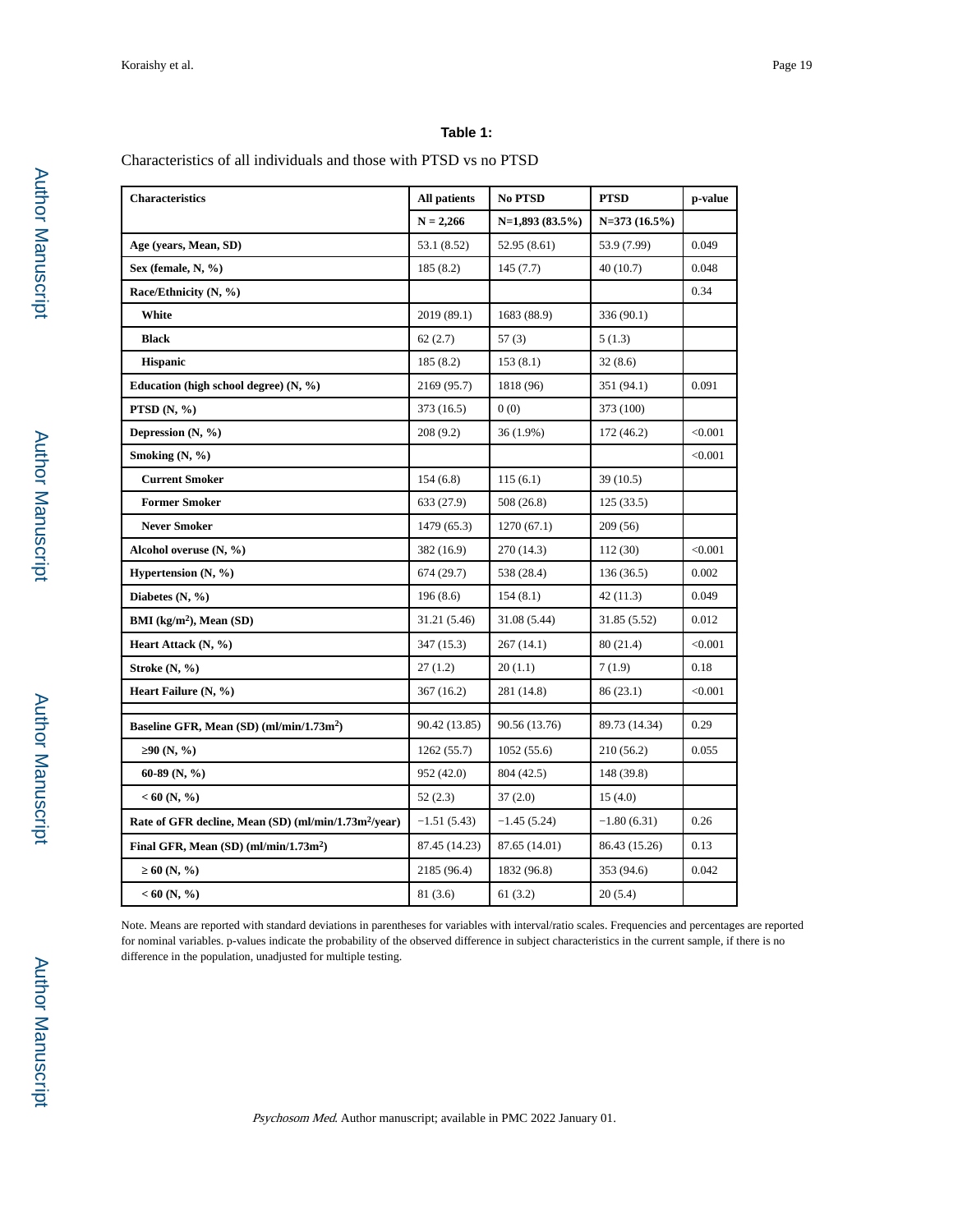## **Table 2:**

## Characteristics of GFR categories

| <b>Characteristics</b>                                           | <b>Stable GFR</b> | <b>GFR</b> Decline | p-<br>value | <b>GFR Rise</b>   | p-<br>value |
|------------------------------------------------------------------|-------------------|--------------------|-------------|-------------------|-------------|
|                                                                  | $N=1123(49.6\%)$  | $N = 568(25.1\%)$  |             | $N = 575(25.4\%)$ |             |
| Age (years, Mean, SD)                                            | 53.71 (8.26)      | 53.19 (9.19)       | 0.23        | 51.83 (8.2)       | < 0.001     |
| Sex (female, N, %)                                               | 90 (8%)           | 45 (7.9)           | 0.95        | 50(8.7)           | 0.63        |
| Race/Ethnicity (N, %)                                            |                   |                    | 0.79        |                   | 0.25        |
| White                                                            | 1023 (89)         | 513 (88.6)         |             | 479 (91.0)        |             |
| <b>Black</b>                                                     | 28(2.5)           | 19(3.3)            |             | 52(9.0)           |             |
| <b>Hispanic</b>                                                  | 72(8.5)           | 36(8.1)            |             | 44 (7.7)          |             |
| Education (high school degree) $(N, \frac{9}{6})$                | 1077 (95.9)       | 540 (95.1)         | 0.43        | 552 (96.0)        | 0.92        |
| PTSD $(N, %)$                                                    | 163(14.5)         | 113 (19.9)         | 0.005       | 97 (16.9)         | 0.20        |
| Depression $(N, \frac{9}{6})$                                    | 93 (8.3)          | 65(11.5)           | 0.034       | 50(8.7)           | 0.78        |
| Smoking (N, %)                                                   |                   |                    | 0.63        |                   | 0.35        |
| <b>Current Smoker</b>                                            | 79(7)             | 44 (7.7)           |             | 31(5.4)           |             |
| <b>Former Smoker</b>                                             | 312 (27.8)        | 167(29.4)          |             | 154 (26.8)        |             |
| <b>Never Smoker</b>                                              | 732 (65.2)        | 357 (62.9)         |             | 390 (67.8)        |             |
| Alcohol overuse (N, %)                                           | 185(16.5)         | 95 (16.7)          | 0.90        | 102(17.7)         | 0.51        |
| Hypertension $(N, %)$                                            | 341 (30.4)        | 164(28.9)          | 0.53        | 169(29.4)         | 0.68        |
| Diabetes $(N, %)$                                                | 95(8.5)           | 57 (10)            | 0.29        | 44 (7.7)          | 0.57        |
| BMI $(kg/m2)$ , Mean (SD)                                        | 31.4(5.55)        | 30.99 (5.42)       | 0.32        | 31.05 (5.31)      | 0.31        |
| Heart Attack (N, %)                                              | 192 (17.1)        | 82 (14.4)          | 0.16        | 73 (12.7)         | 0.018       |
| Stroke (N, %)                                                    | 7(0.6)            | 9, (1.6)           | 0.052       | 11, (1.9)         | 0.014       |
| Heart Failure (N, %)                                             | 201 (17.9)        | 91(16.0)           | 0.34        | 75(13.0)          | 0.010       |
|                                                                  | 92.04 (13.43)     | 93.42 (13.23)      | 0.045       | 84.31 (13.43)     | < 0.001     |
| Baseline GFR, Mean (SD) (ml/min/1.73m <sup>2</sup> )             |                   |                    | 0.017       |                   |             |
| 90(N, %)                                                         | 683 (60.8)        | 375 (66)           |             | 204 (35.4)        | < 0.001     |
| 60-89 (N, $\%$ )                                                 | 424 (37.8)        | 182 (32)           |             | 346 (60.2)        |             |
| $< 60$ (N, %)                                                    | 16(1.4)           | 11(1.9)            |             | 25(4.4)           |             |
| Rate of GFR decline, Mean (SD) (ml/min/1.73m <sup>2</sup> /year) | $-1.50(1.45)$     | $-8.00(3.92)$      | < 0.001     | 4.89(3.79)        | < 0.001     |
| Final GFR, Mean $(SD)$ (ml/min/1.73m <sup>2</sup> )              | 88.6 (13.65)      | 80.72 (14.25)      | < 0.001     | 91.85 (12.94)     | < 0.001     |
| 60(N, %)                                                         | 1093 (97.3)       | 530 (93.3)         | < 0.001     | 566 (98.4)        | 0.002       |
| $< 60$ (N, %)                                                    | 30(2.7)           | 38(6.7)            |             | 9(1.6)            |             |

Note. Means are reported with standard deviations in parentheses for variables with interval/ratio scales. Frequencies and percentages are reported for nominal variables.